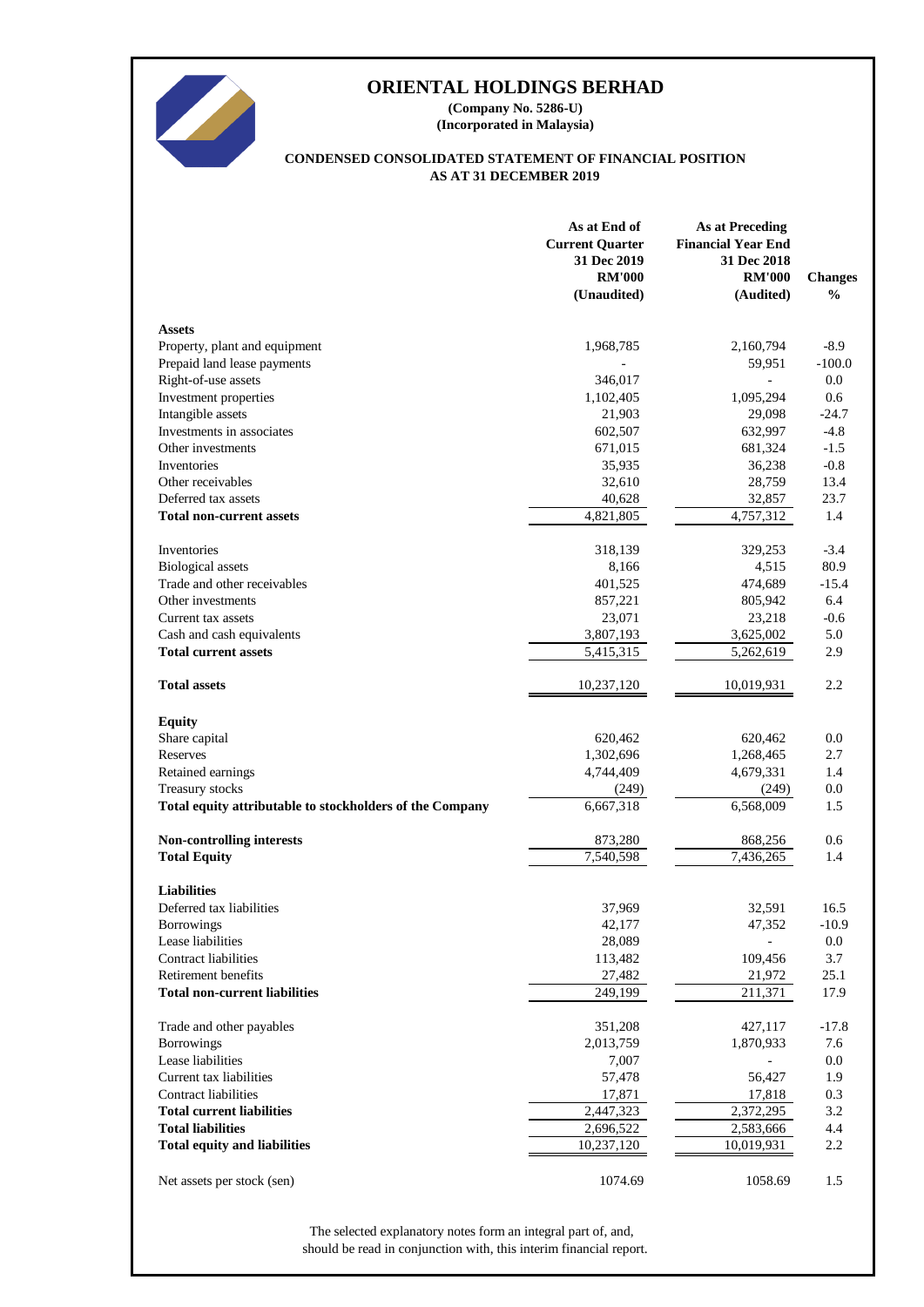**(Company No. 5286-U) (Incorporated in Malaysia)**

# **CONDENSED CONSOLIDATED STATEMENT OF PROFIT OR LOSS AND OTHER COMPREHENSIVE INCOME FOR THE YEAR ENDED 31 DECEMBER 2019**

|                                                                                                             | <b>Individual Quarter</b>                                                        |                                                                                    |                                                           | <b>Cumulative Quarters</b>                                                                                 |                                                                                                            |                        |
|-------------------------------------------------------------------------------------------------------------|----------------------------------------------------------------------------------|------------------------------------------------------------------------------------|-----------------------------------------------------------|------------------------------------------------------------------------------------------------------------|------------------------------------------------------------------------------------------------------------|------------------------|
|                                                                                                             | Current<br>Year<br><b>Ouarter</b><br>31 Dec 2019<br><b>RM'000</b><br>(Unaudited) | Preceding<br>Year<br><b>Ouarter</b><br>31 Dec 2018<br><b>RM'000</b><br>(Unaudited) | <b>Changes</b><br>$\boldsymbol{\theta}/_{\boldsymbol{0}}$ | <b>Current Year</b><br><b>To Date</b><br>(Four quarters to<br>31 Dec 2019)<br><b>RM'000</b><br>(Unaudited) | <b>Preceding Year</b><br><b>To Date</b><br>(Four quarters to<br>31 Dec 2018)<br><b>RM'000</b><br>(Audited) | <b>Changes</b><br>$\%$ |
| Revenue                                                                                                     | 1,099,613                                                                        | 1,412,982                                                                          | $-22.2$                                                   | 5,161,211                                                                                                  | 6,380,947                                                                                                  | $-19.1$                |
| <b>Results from operating activities</b>                                                                    | 119,283                                                                          | 154,050                                                                            | $-22.6$                                                   | 438,676                                                                                                    | 561,453                                                                                                    | $-21.9$                |
| Finance costs                                                                                               | (14, 168)                                                                        | (11, 471)                                                                          | $-23.5$                                                   | (28, 840)                                                                                                  | (21, 135)                                                                                                  | $-36.5$                |
| Share of profits after tax of equity accounted associates                                                   | 10,470                                                                           | 78                                                                                 | 13323.1                                                   | 43,890                                                                                                     | 56,345                                                                                                     | $-22.1$                |
| <b>Profit before taxation</b>                                                                               | 115,585                                                                          | 142,657                                                                            | $-19.0$                                                   | 453,726                                                                                                    | 596,663                                                                                                    | $-24.0$                |
| Income tax expenses                                                                                         | (28, 870)                                                                        | (33,903)                                                                           | 14.8                                                      | (105, 466)                                                                                                 | (122, 489)                                                                                                 | 13.9                   |
| Profit from continuing operations                                                                           | 86,715                                                                           | 108,754                                                                            | $-20.3$                                                   | 348,260                                                                                                    | 474,174                                                                                                    | $-26.6$                |
| Other comprehensive (expense)/income, net of tax                                                            |                                                                                  |                                                                                    |                                                           |                                                                                                            |                                                                                                            |                        |
| Remeasurement of defined benefit liability                                                                  | (1, 401)                                                                         | 2,382                                                                              | $-158.8$                                                  | (228)                                                                                                      | 2,382                                                                                                      | $-109.6$               |
| Foreign currency translation differences for foreign operations                                             | 38,682                                                                           | 19,879                                                                             | 94.6                                                      | 24,707                                                                                                     | (72, 492)                                                                                                  | 134.1                  |
| Fair value gain/(loss) of equity instruments designated at fair value through<br>other comprehensive income | 9,570                                                                            | (110, 119)                                                                         | 108.7                                                     | 20,924                                                                                                     | (22, 721)                                                                                                  | 192.1                  |
| Share of other comprehensive income of equity accounted associates                                          | 26                                                                               | ٠                                                                                  | 0.0                                                       | 7,450                                                                                                      | $\overline{\phantom{a}}$                                                                                   | 0.0                    |
| Other comprehensive income/(expense) for the period, net of tax                                             | 46,877                                                                           | (87, 858)                                                                          | 153.4                                                     | 52,853                                                                                                     | (92, 831)                                                                                                  | 156.9                  |
| Total comprehensive income for the period                                                                   | 133,592                                                                          | 20,896                                                                             | 539.3                                                     | $\overline{401,113}$                                                                                       | 381,343                                                                                                    | 5.2                    |
| Profit/(Loss) attributable to:                                                                              |                                                                                  |                                                                                    |                                                           |                                                                                                            |                                                                                                            |                        |
| Stockholders of the Company                                                                                 | 79,586                                                                           | 113,811                                                                            | $-30.1$                                                   | 350,549                                                                                                    | 509,836                                                                                                    | $-31.2$                |
| Non-controlling interests                                                                                   | 7,129                                                                            | (5,057)                                                                            | 241.0                                                     | (2,289)                                                                                                    | (35,662)                                                                                                   | 93.6                   |
| Profit for the period                                                                                       | 86,715                                                                           | 108,754                                                                            | $-20.3$                                                   | 348,260                                                                                                    | 474,174                                                                                                    | $-26.6$                |
| Total comprehensive income/(expense) attributable to:                                                       |                                                                                  |                                                                                    |                                                           |                                                                                                            |                                                                                                            |                        |
| Stockholders of the Company                                                                                 | 119,802                                                                          | 20,218                                                                             | 492.6                                                     | 384,675                                                                                                    | 443,020                                                                                                    | $-13.2$                |
| Non-controlling interests                                                                                   | 13,790                                                                           | 678                                                                                | 1933.9                                                    | 16,438                                                                                                     | (61, 677)                                                                                                  | 126.7                  |
| Total comprehensive income for the period                                                                   | 133,592                                                                          | 20,896                                                                             | 539.3                                                     | 401,113                                                                                                    | 381,343                                                                                                    | 5.2                    |
| Weighted average number of stocks in issue ('000)                                                           | 620,362                                                                          | 620,362                                                                            |                                                           | 620,362                                                                                                    | 620,362                                                                                                    |                        |
| Basic earnings per stock (sen)<br>(based on the weighted average number of stocks)                          | 12.83                                                                            | 18.35                                                                              | $-30.1$                                                   | 56.51                                                                                                      | 82.18                                                                                                      | $-31.2$                |

The selected explanatory notes form an integral part of, and, should be read in conjunction with, this interim financial report.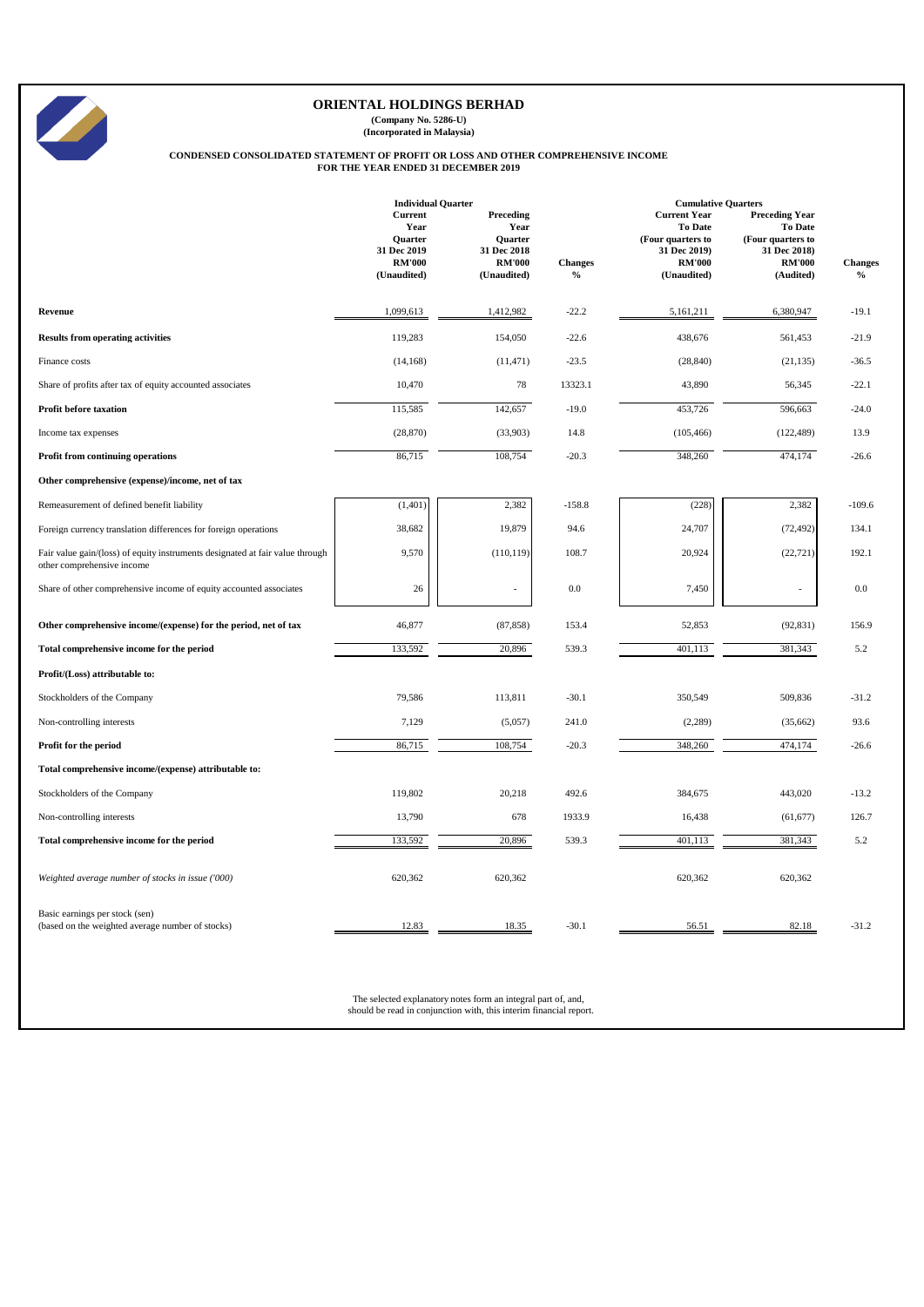

**(Company No. 5286-U) (Incorporated in Malaysia)**

#### **CONDENSED CONSOLIDATED STATEMENT OF PROFIT OR LOSS AND OTHER COMPREHENSIVE INCOME FOR THE YEAR ENDED 31 DECEMBER 2019**

|                                                                               | <b>Individual Quarter</b>                      |                                                | <b>Cumulative Quarters</b>                         |                                                    |  |
|-------------------------------------------------------------------------------|------------------------------------------------|------------------------------------------------|----------------------------------------------------|----------------------------------------------------|--|
|                                                                               | <b>Current</b><br>Preceding<br>Year<br>Year    |                                                | <b>Current Year</b><br><b>To Date</b>              | <b>Preceding Year</b><br><b>To Date</b>            |  |
|                                                                               | <b>Ouarter</b><br>31 Dec 2019<br><b>RM'000</b> | <b>Ouarter</b><br>31 Dec 2018<br><b>RM'000</b> | (Four quarters to<br>31 Dec 2019)<br><b>RM'000</b> | (Four quarters to<br>31 Dec 2018)<br><b>RM'000</b> |  |
|                                                                               | (Unaudited)                                    | (Unaudited)                                    | (Unaudited)                                        | (Audited)                                          |  |
| Included in the Total Comprehensive Income for the period are the followings: |                                                |                                                |                                                    |                                                    |  |
| Interest income                                                               | (25, 472)                                      | (47,988)                                       | (103, 449)                                         | (89,900)                                           |  |
| Other income including investment income                                      | (21, 483)                                      | (31,507)                                       | (41,889)                                           | (116, 805)                                         |  |
| Interest expense                                                              | 14,168                                         | 11,471                                         | 28,840                                             | 21,135                                             |  |
| Depreciation and amortisation                                                 | 45,823                                         | 72,300                                         | 155,460                                            | 141,523                                            |  |
| Bad debts written off/(recovered)                                             | 279                                            | (578)                                          | 258                                                | (589)                                              |  |
| Write down/(Reversal of write down) of inventories                            | 1,953                                          | (6,294)                                        | 4,071                                              | (5, 432)                                           |  |
| Write off of property, plant and equipment                                    | 70                                             | 229                                            | 684                                                | 257                                                |  |
| (Gain)/Loss on disposal of investments                                        | (701)                                          | 218                                            | (712)                                              | 500                                                |  |
| Gain on disposal of property, plant and equipment                             | (2,949)                                        | (12,300)                                       | (7,177)                                            | (13, 424)                                          |  |
| Provision for impairment loss on assets                                       | 56,770                                         | 20,830                                         | 56,770                                             | 25,972                                             |  |
| Unrealised foreign exchange (gain)/loss                                       | (43, 386)                                      | 21,796                                         | (34, 829)                                          | 119,718                                            |  |
| Realised foreign exchange loss                                                | 7,500                                          | 4,260                                          | 12,833                                             | 2,245                                              |  |
|                                                                               |                                                |                                                |                                                    |                                                    |  |

The selected explanatory notes form an integral part of, and, should be read in conjunction with, this interim financial report.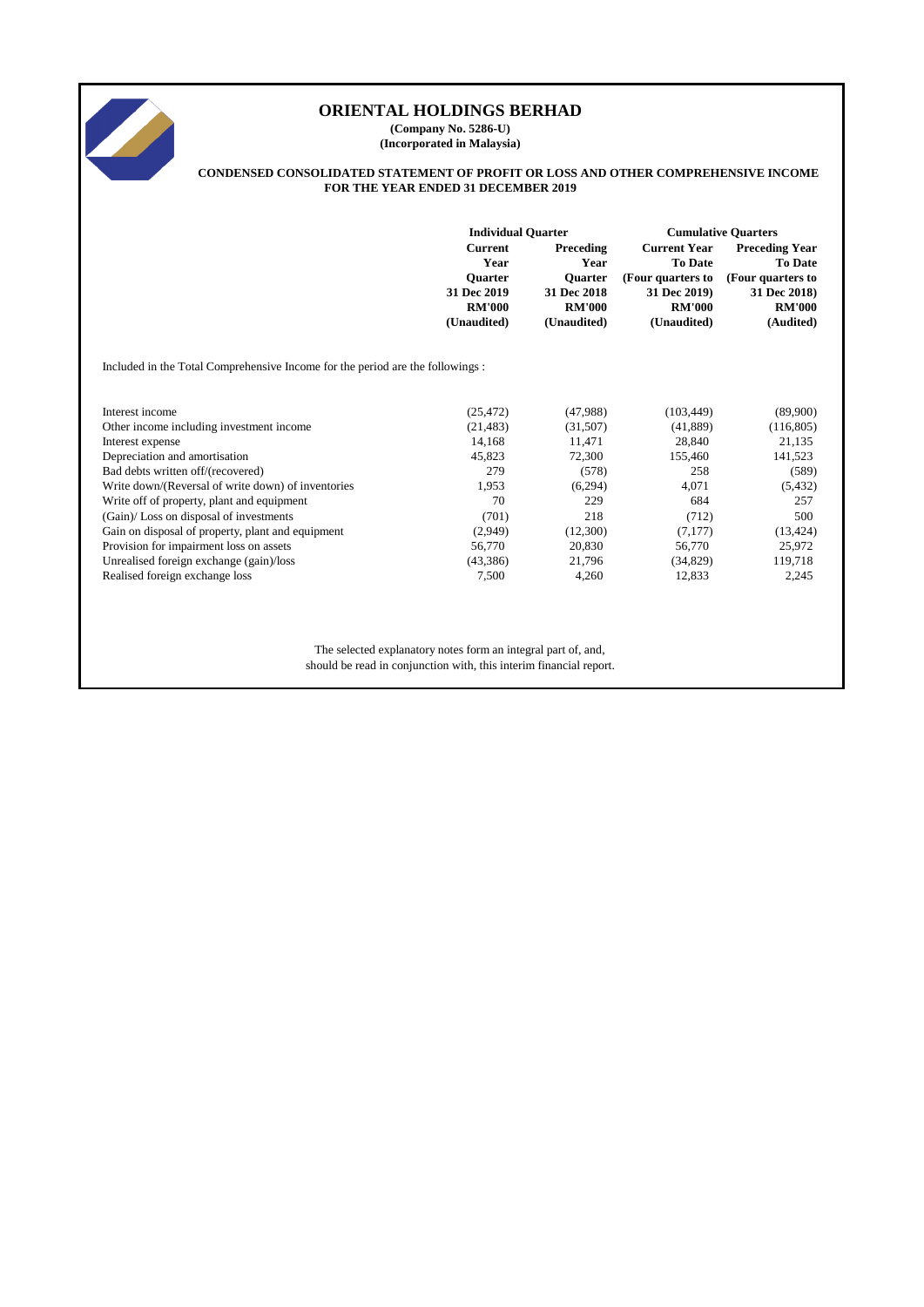

**(Company No. 5286-U) (Incorporated in Malaysia)**

#### **CONDENSED CONSOLIDATED STATEMENT OF CHANGES IN EQUITY FOR THE YEAR ENDED 31 DECEMBER 2019**

|                                                                                           |                         | <b>Attributable to stockholders of the Company</b><br>Non-distributable<br>→<br><b>Distributable</b> |                          |                           |                          |                                    |                         |                                     |                         |
|-------------------------------------------------------------------------------------------|-------------------------|------------------------------------------------------------------------------------------------------|--------------------------|---------------------------|--------------------------|------------------------------------|-------------------------|-------------------------------------|-------------------------|
|                                                                                           | <b>Share</b><br>capital | <b>Translation</b><br>reserve                                                                        | Fair value<br>reserve    | <b>Treasury</b><br>stocks | Retained<br>earnings     | Capital<br>reserve                 | Total                   | Non-controlling<br><i>interests</i> | <b>Total</b><br>equity  |
| In thousands of RM                                                                        |                         |                                                                                                      |                          |                           |                          |                                    |                         |                                     |                         |
| At 1 January 2018                                                                         | 620,462                 | 895,976                                                                                              | 400,163                  | (249)                     | 4,423,146                | 40,248                             | 6,379,746               | 935,577                             | 7,315,323               |
| Remeasurement of defined benefit liability                                                | $\blacksquare$          | $\sim$                                                                                               |                          |                           | 1,106                    | $\overline{\phantom{a}}$           | 1,106                   | 1,276                               | 2,382                   |
| Foreign currency translation differences for foreign operations                           |                         | (53, 572)                                                                                            |                          |                           |                          |                                    | (53, 572)               | (18,920)                            | (72, 492)               |
| Fair value of financial assets                                                            |                         |                                                                                                      | (14,350)                 | $\overline{\phantom{a}}$  |                          | $\overline{a}$                     | (14,350)                | (8,371)                             | (22, 721)               |
| Total other comprehensive (expense)/income for the period                                 | $\sim$                  | (53, 572)                                                                                            | (14,350)                 | $\sim$                    | 1,106                    | $\sim$                             | (66, 816)               | (26, 015)                           | (92, 831)               |
| Profit for the period                                                                     |                         | $\sim$                                                                                               |                          |                           | 509,836                  |                                    | 509,836                 | (35,662)                            | 474,174                 |
| Total comprehensive (expense)/income for the period                                       | $\overline{a}$          | (53, 572)                                                                                            | (14,350)                 | $\sim$                    | 510,942                  | $\mathbb{L}$                       | 443,020                 | (61, 677)                           | 381,343                 |
| Dividends to stockholders                                                                 | $\overline{a}$          | $\overline{a}$                                                                                       |                          |                           | (248, 144)               | $\overline{\phantom{a}}$           | (248, 144)              | $\blacksquare$                      | (248, 144)              |
| Dividends paid to non-controlling interests                                               |                         |                                                                                                      |                          |                           |                          |                                    |                         | (8,807)                             | (8, 807)                |
| Acquisition of interest in existing subsidiaries                                          |                         |                                                                                                      |                          |                           | (6,613)                  |                                    | (6,613)                 | 1,643                               | (4,970)                 |
| Share issued to non-controlling interests                                                 |                         | $\overline{\phantom{a}}$                                                                             | $\blacksquare$           | $\overline{\phantom{a}}$  | $\overline{\phantom{a}}$ | $\overline{\phantom{a}}$           | $\overline{a}$          | 1,520                               | 1,520                   |
| Total contribution from owners<br>At 31 December 2018                                     | 620.462                 | 842,404                                                                                              | 385,813                  | $\sim$<br>(249)           | (254, 757)<br>4,679,331  | $\overline{\phantom{a}}$<br>40.248 | (254, 757)<br>6,568,009 | (5,644)<br>868,256                  | (260, 401)<br>7,436,265 |
|                                                                                           |                         |                                                                                                      |                          |                           |                          |                                    |                         |                                     |                         |
| In thousands of RM                                                                        |                         |                                                                                                      |                          |                           |                          |                                    |                         |                                     |                         |
| At 1 January 2019                                                                         | 620,462                 | 842,404                                                                                              | 385,813                  | (249)                     | 4,679,331                | 40,248                             | 6,568,009               | 868,256                             | 7,436,265               |
| Remeasurement of defined benefit liability                                                | $\overline{a}$          | $\sim$                                                                                               | $\overline{\phantom{a}}$ |                           | (105)                    | $\sim$                             | (105)                   | (123)                               | (228)                   |
| Foreign currency translation differences for foreign operations                           |                         | 16,201                                                                                               |                          |                           |                          |                                    | 16,201                  | 8,506                               | 24,707                  |
| Fair value of financial assets<br>Share of other comprehensive income of equity accounted |                         | $\overline{a}$                                                                                       | 10,580                   |                           |                          |                                    | 10,580                  | 10,344                              | 20,924                  |
| associates                                                                                |                         |                                                                                                      | 7,450                    | $\sim$                    |                          |                                    | 7,450                   |                                     | 7,450                   |
| Total other comprehensive (expense)/income for the period                                 |                         | 16,201                                                                                               | 18,030                   | $\sim$                    | (105)                    | $\overline{a}$                     | 34,126                  | 18,727                              | 52,853                  |
| Profit for the period                                                                     | $\sim$                  |                                                                                                      |                          |                           | 350,549                  |                                    | 350,549                 | (2,289)                             | 348,260                 |
| Total comprehensive income for the period                                                 | $\overline{a}$          | 16,201                                                                                               | 18,030                   | $\sim$                    | 350,444                  | $\mathcal{L}$                      | 384,675                 | 16,438                              | 401,113                 |
| Dividends to stockholders                                                                 |                         | $\overline{a}$                                                                                       |                          | $\sim$                    | (285, 366)               | $\sim$                             | (285, 366)              | $\blacksquare$                      | (285, 366)              |
| Dividends paid to non-controlling interests                                               |                         |                                                                                                      |                          |                           |                          |                                    |                         | (10,703)                            | (10,703)                |
| Liquidation of a subsidiary                                                               |                         | $\overline{a}$                                                                                       | $\sim$                   | $\overline{\phantom{a}}$  |                          |                                    |                         | (711)                               | (711)                   |
| Total distribution to owners                                                              |                         |                                                                                                      |                          |                           | (285, 366)               |                                    | (285, 366)              | (11, 414)                           | (296,780)               |
| At 31 December 2019                                                                       | 620.462                 | 858,605                                                                                              | 403.843                  | (249)                     | 4,744,409                | 40.248                             | 6,667,318               | 873,280                             | 7,540,598               |

The selected explanatory notes form an integral part of, and, should be read in conjunction with, this interim financial report.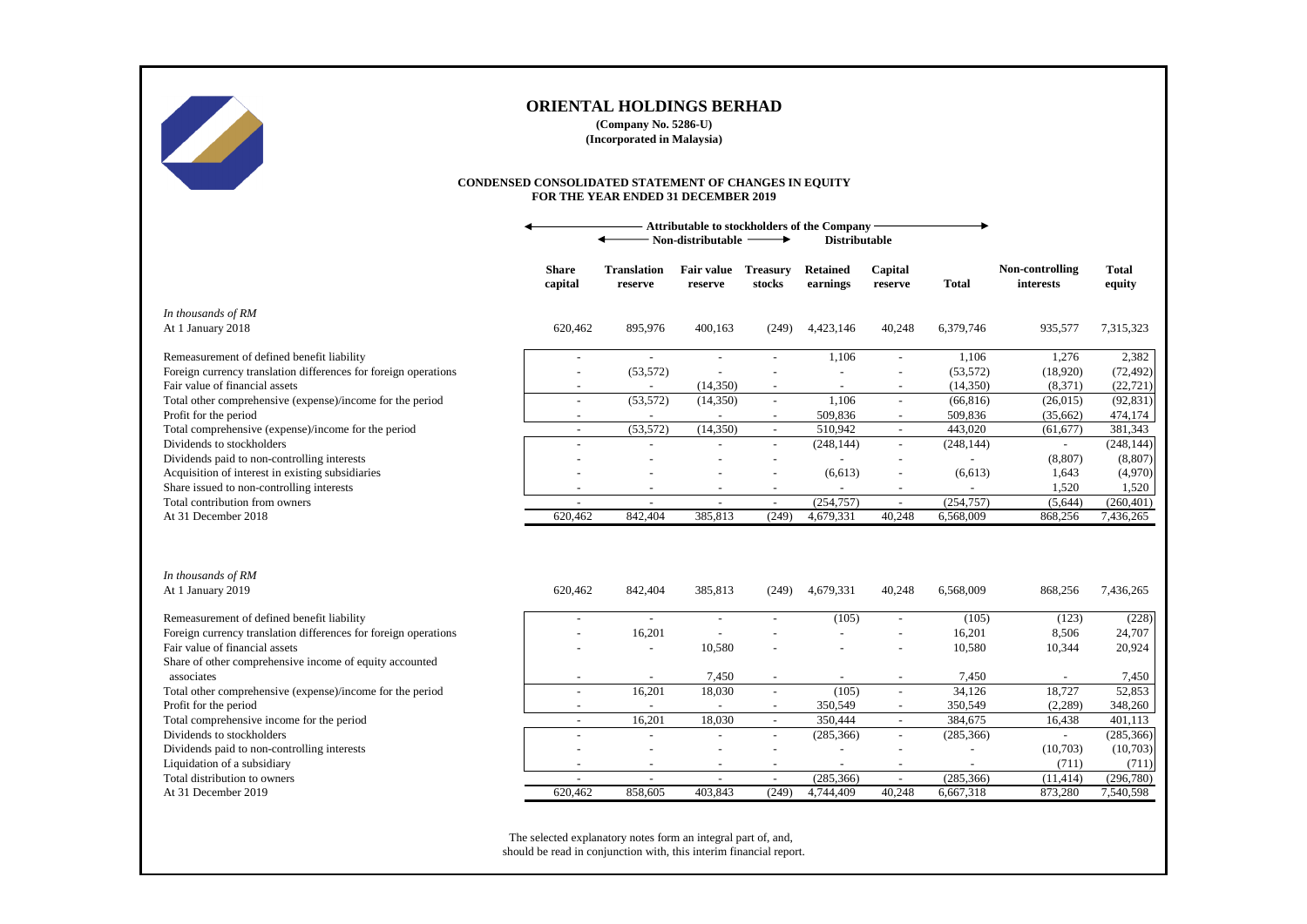**(Company No. 5286-U) (Incorporated in Malaysia)**

## **CONDENSED CONSOLIDATED STATEMENT OF CASH FLOWS FOR THE YEAR ENDED 31 DECEMBER 2019**

|                                                                                                                                                                                                                                                                       | <b>Current Year</b><br><b>To Date</b><br>(Four quarters to<br>31 Dec 2019)<br><b>RM'000</b><br>(Unaudited) | <b>Preceding Year</b><br><b>To Date</b><br>(Four quarters to<br>31 Dec 2018)<br><b>RM'000</b><br>(Audited) |
|-----------------------------------------------------------------------------------------------------------------------------------------------------------------------------------------------------------------------------------------------------------------------|------------------------------------------------------------------------------------------------------------|------------------------------------------------------------------------------------------------------------|
| <b>CASH FLOWS FROM OPERATING ACTIVITIES</b>                                                                                                                                                                                                                           |                                                                                                            |                                                                                                            |
| Profit before tax                                                                                                                                                                                                                                                     | 453,726                                                                                                    | 596,663                                                                                                    |
| Adjustments for:<br>Non-cash items<br>Non-operating items                                                                                                                                                                                                             | 189,338<br>(168, 159)                                                                                      | 275,402<br>(254, 839)                                                                                      |
| Operating profit before working capital changes                                                                                                                                                                                                                       | 474,905                                                                                                    | 617,226                                                                                                    |
| Changes in working capital                                                                                                                                                                                                                                            | (2, 469)                                                                                                   | 32,024                                                                                                     |
| Cash flow from operating activities<br>Dividend received, net<br>Tax paid<br>Interest paid<br>Payment of retirement benefits<br>Net cash flows from operating activities                                                                                              | 472,436<br>125,381<br>(106, 574)<br>(28, 364)<br>(404)<br>462,475                                          | 649,250<br>134,053<br>(107, 992)<br>(24,701)<br>(265)<br>650,345                                           |
| <b>CASH FLOWS FROM INVESTING ACTIVITIES</b>                                                                                                                                                                                                                           |                                                                                                            |                                                                                                            |
| Capital expenditure<br>Purchase of investments<br>Proceeds from disposal of investments<br>Interest received<br>Acquisition of interest in existing subsidiaries<br>(Increase)/Decrease in short term investments, net<br>Net cash flows used in investing activities | (247, 460)<br>(851)<br>33,146<br>101,943<br>(47, 230)<br>(160, 452)                                        | (238, 137)<br>(38,081)<br>42,275<br>88,078<br>(4,970)<br>100,919<br>(49, 916)                              |
|                                                                                                                                                                                                                                                                       |                                                                                                            |                                                                                                            |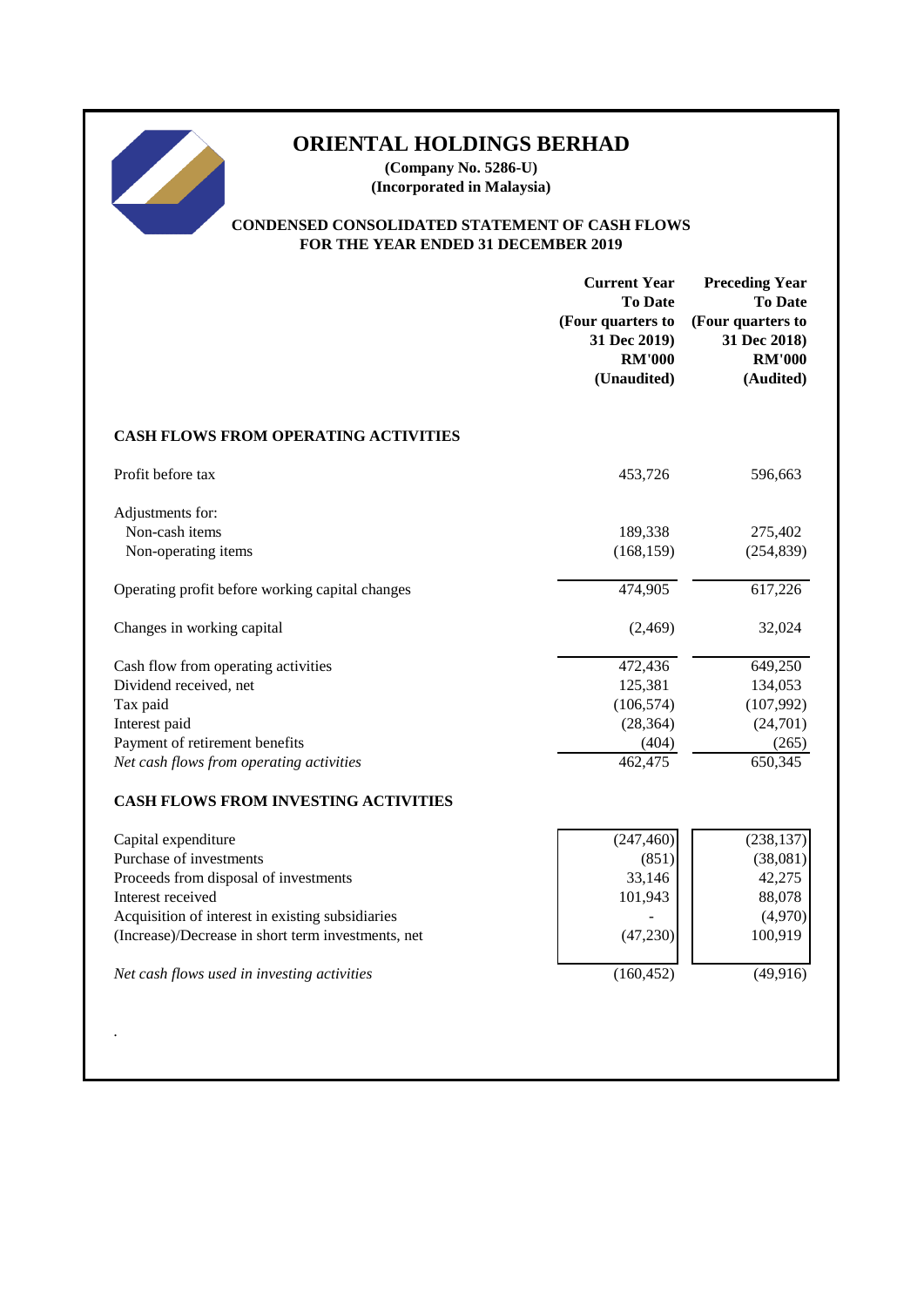| <b>CONSOLIDATED STATEMENT OF CASH FLOWS (Cont'd)</b>                                                     | <b>Current Year</b><br><b>To Date</b><br>(Four quarters to<br>31 Dec 2019)<br><b>RM'000</b><br>(Unaudited) | <b>Preceding Year</b><br><b>To Date</b><br>(Four quarters to<br>31 Dec 2018)<br><b>RM'000</b><br>(Audited) |
|----------------------------------------------------------------------------------------------------------|------------------------------------------------------------------------------------------------------------|------------------------------------------------------------------------------------------------------------|
| <b>CASH FLOWS FROM FINANCING ACTIVITIES</b>                                                              |                                                                                                            |                                                                                                            |
| Bank borrowings (net)<br>Lease liabilities (net)                                                         | 139,043<br>5,526                                                                                           | 258,577                                                                                                    |
| Dividends paid to stockholders<br>Fixed deposits pledged for banking facilities                          | (285, 366)<br>(41,940)                                                                                     | (248, 144)<br>(778)                                                                                        |
| Dividends paid to non-controlling interests<br>Proceeds from issue of shares to non-controlling interest | (10,703)                                                                                                   | (8, 807)<br>1,520                                                                                          |
| Net cash flows (used in)/from financing activities                                                       | (193, 440)                                                                                                 | 2,368                                                                                                      |
| Net increase in cash and cash equivalents                                                                | 108,583                                                                                                    | 602,797                                                                                                    |
| Cash and cash equivalents at 1 January                                                                   | 2,959,195                                                                                                  | 2,375,587                                                                                                  |
| Effects of exchange rates on cash and cash equivalents                                                   | 31,584                                                                                                     | (19, 174)                                                                                                  |
| Cash and cash equivalents at 31 December (Note 1)                                                        | 3,099,362                                                                                                  | 2,959,210                                                                                                  |
| <b>NOTE</b>                                                                                              |                                                                                                            |                                                                                                            |
|                                                                                                          | <b>RM'000</b>                                                                                              | <b>RM'000</b>                                                                                              |
| 1 Cash and cash equivalents consist of: -<br>Cash and bank balances                                      | 1,214,145                                                                                                  | 1,257,890                                                                                                  |
| Fixed deposits<br><b>Bank</b> overdrafts                                                                 | 2,473,758<br>(99)                                                                                          | 2,226,512                                                                                                  |
| Unit trust money market funds                                                                            | 119,290                                                                                                    | 140,600                                                                                                    |
|                                                                                                          | 3,807,094                                                                                                  | 3,625,002                                                                                                  |
| Less:<br>Deposits pledged                                                                                | (707, 732)                                                                                                 | (665,792)                                                                                                  |
|                                                                                                          | 3,099,362                                                                                                  | 2,959,210                                                                                                  |

should be read in conjunction with, this interim financial report. The selected explanatory notes form an integral part of, and,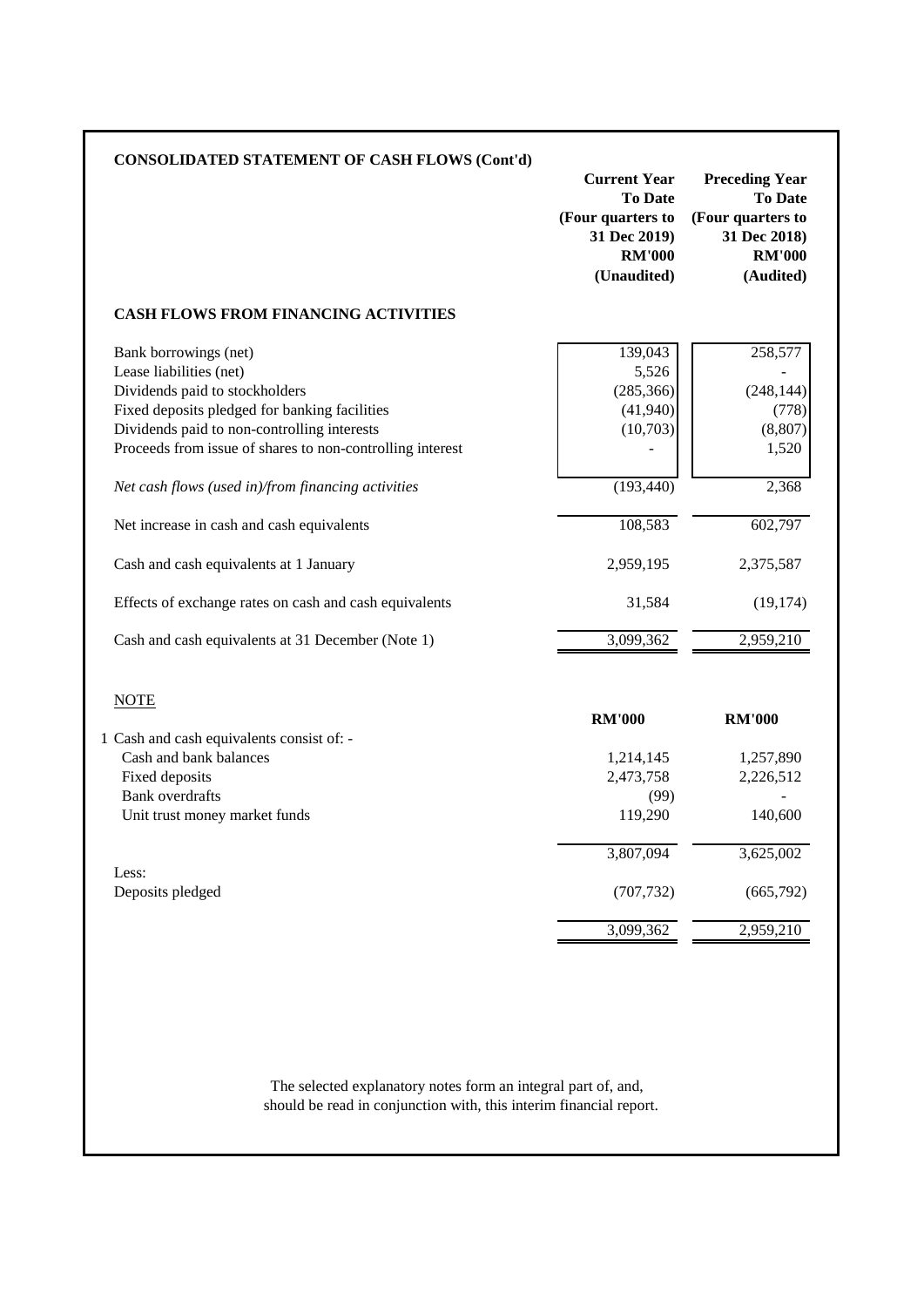## **SELECTED EXPLANATORY NOTES TO THE INTERIM FINANCIAL REPORT 31 DECEMBER 2019**

#### **1. Basis of Preparation**

The interim financial report is unaudited and has been prepared in compliance with MFRS 134, Interim Financial Reporting and the additional disclosure requirements as in Part A of Appendix 9B of the Revised Listing Requirements.

The interim financial report should be read in conjunction with the most recent annual audited financial statements of the Group for the year ended 31 December 2018. These explanatory notes provide an explanation of events and transactions that are significant to an understanding of the changes in the financial position and performance of the Group since the year ended 31 December 2018.

The accounting policies and methods of computation adopted by the Group in this interim financial report are consistent with the most recent annual audited financial statements for the year ended 31 December 2018.

#### **MFRSs, Amendments to MFRSs and IC Interpretations issued but not yet effective:**

## *MFRSs, Interpretations and amendments effective for annual periods beginning on or after 1 January 2020*

- Amendments to MFRS 3, *Business Combinations – Definition of a Business*
- Amendments to MFRS 101, *Presentation of Financial Statements* and MFRS 108, *Accounting Policies, Changes in Accounting Estimates and Errors – Definition of Material*
- Amendments to MFRS 9, *Financial Instruments,* MFRS 139, *Financial Instruments: Recognition and Measurement and* MFRS 7, *Financial Instruments: Disclosure- Interest Rate Benchmark Reform*

#### *MFRSs, Interpretations and amendments effective for annual periods beginning on or after 1 January 2021*

• MFRS 17, *Insurance Contracts*

#### *MFRSs, Interpretations and amendments effective for annual periods beginning on or after a date yet to be confirmed*

• Amendments to MFRS 10, *Consolidated Financial Statements* and MFRS 128, *Investments in Associates and Joint Ventures – Sale or Contribution of Assets between an Investor and its Associate or Joint Venture*

The Group will adopt the above pronouncements when they become effective in the respective financial periods. These pronouncements are not expected to have a material impact to the financial statements of the Group upon their initial recognition.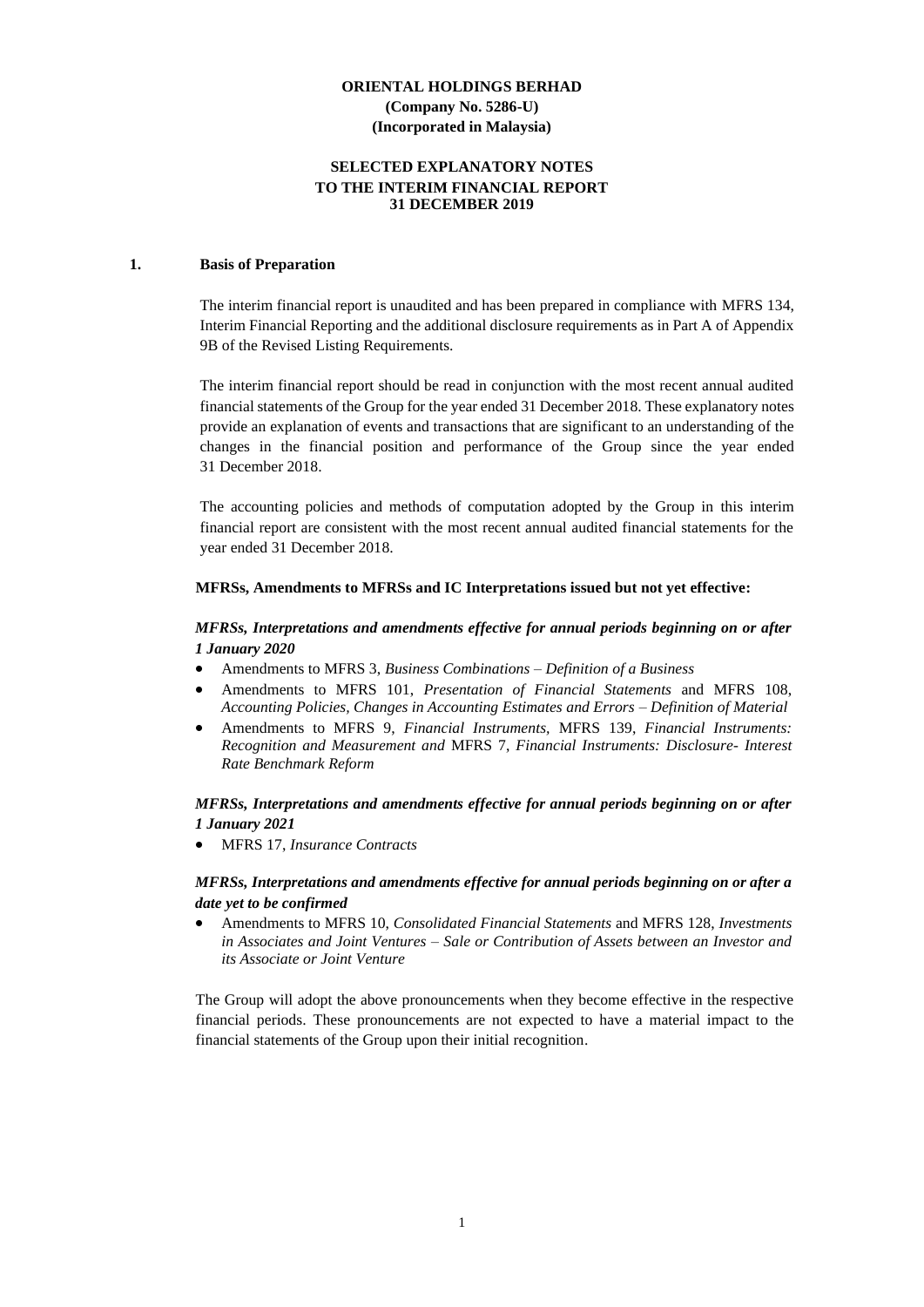#### **SELECTED EXPLANATORY NOTES TO THE INTERIM FINANCIAL REPORT 31 DECEMBER 2019 (Cont'd)**

The Group has adopted MFRS 16, *Leases* with effective from 1 January 2019 as mentioned below:

#### **MFRS 16,** *Leases*

MFRS 16 replaces the guidance in MFRS 117, Leases, IC Interpretation 4, *Determining whether an Arrangement contains a Lease*, IC Interpretation 115, Operating Leases *– Incentives* and IC Interpretation 127*, Evaluating the Substance of Transactions Involving the Legal Form of a Lease.*

MFRS 16 introduces a single, on-balance sheet lease accounting model for lessees. A lessee recognises a right-of-use asset representing its right to use the underlying asset and a lease liability representing its obligations to make lease payments. There are recognition exemptions for shortterm leases and leases of low-value items. Lessor accounting remains similar to the current standard which continues to be classified as finance or operating lease.

As allowed by the transitional provision, the Group apply MFRS 16 with effect from 1 January 2019, using the modified retrospective approach, with no restatement of comparative information. The cumulative effect of adopting MFRS 16 was recognised as an adjustment to the opening balance of following components at 1 January 2019.

| <b>Opening balance</b>        | <b>MFRS 117</b> | <b>Effect of</b> | <b>MFRS 16</b> |
|-------------------------------|-----------------|------------------|----------------|
|                               |                 | <b>Adoption</b>  |                |
|                               | RM'000          | RM'000           | RM'000         |
| Property, plant and equipment | 2,160,794       | (264, 848)       | 1,895,946      |
| Prepaid lease payments        | 59,951          | (59, 951)        |                |
| Right-of-use assets           |                 | 355,537          | 355,537        |
| Lease liabilities             | -               | (40, 572)        | (40, 572)      |
| Finance lease obligation      | (9,834)         | 9,834            |                |

**Condensed Consolidated Statement of Financial Position at 1 January 2019**

## **2. Auditors' Qualification**

There's no qualification on the audit report of the preceding annual financial statements of Oriental Holdings Berhad.

#### **3. Seasonal Cyclical Factors**

Majority of the business operations of the Group are generally in tandem with the prevailing economic conditions where the Group operates with the exception of a few sectors. Commodity price is the most significant determinant of the level of profitability for the plantation sector although seasonal factor such as climatic condition also plays a part in determining the production level. The tourism sector will generally perform better during the major festive and holiday seasons.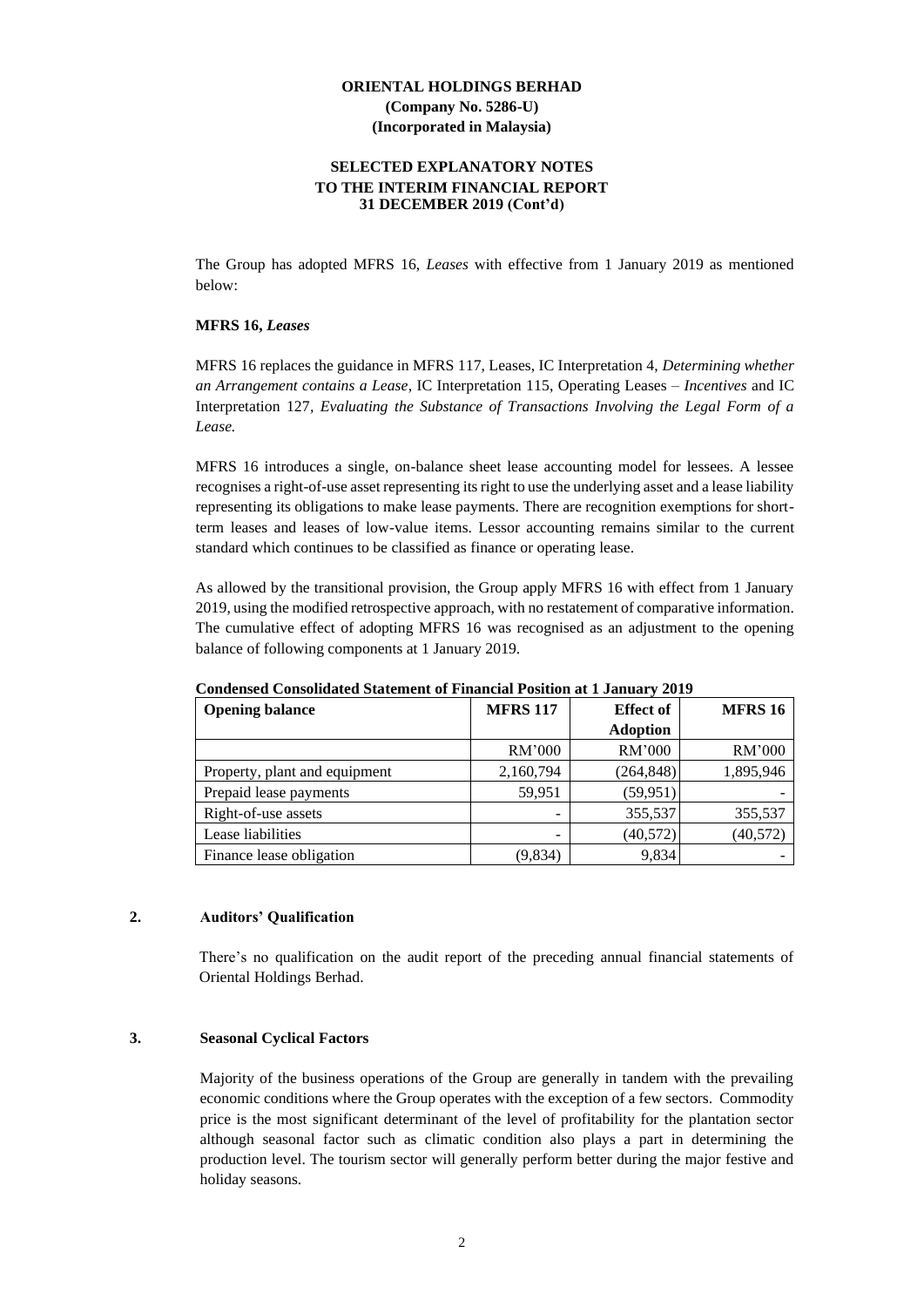## **SELECTED EXPLANATORY NOTES TO THE INTERIM FINANCIAL REPORT 31 DECEMBER 2019 (Cont'd)**

## **4. Exceptional Items**

There were no material exceptional items for the period under review.

#### **5. Changes in Estimates**

There were no material changes in estimates of amounts reported in prior financial period.

#### **6. Debt and Equity Securities**

There were no issuance and repayment of debt and equity stocks, stock buy-backs, stock cancellations, stocks held as treasury stocks and resale of treasury stocks for the current financial period to date.

## **7. Dividends Paid**

Since the end of the previous financial year, the Company paid:

- i) a single tier second interim dividend of 6 sen per ordinary stock (2017 : 6 sen per ordinary stock) totalling RM37,221,710 in respect of the financial year ended 31 December 2018 on 11 April 2019;
- ii) a single tier final dividend of 8 sen per ordinary stock and single tier final special dividend of 20 sen per ordinary stock (2017 : a single tier final dividend of 8 sen per ordinary stock and single tier final special dividend of 20 sen per ordinary stock) totalling RM173,701,312 in respect of the financial year ended 31 December 2018 on 11 July 2019; and
- iii) a single tier interim dividend of 12 sen per ordinary stock (2018 : 6 sen per ordinary stock) totalling RM74,443,420 in respect of the financial year ended 31 December 2019 on 22 November 2019.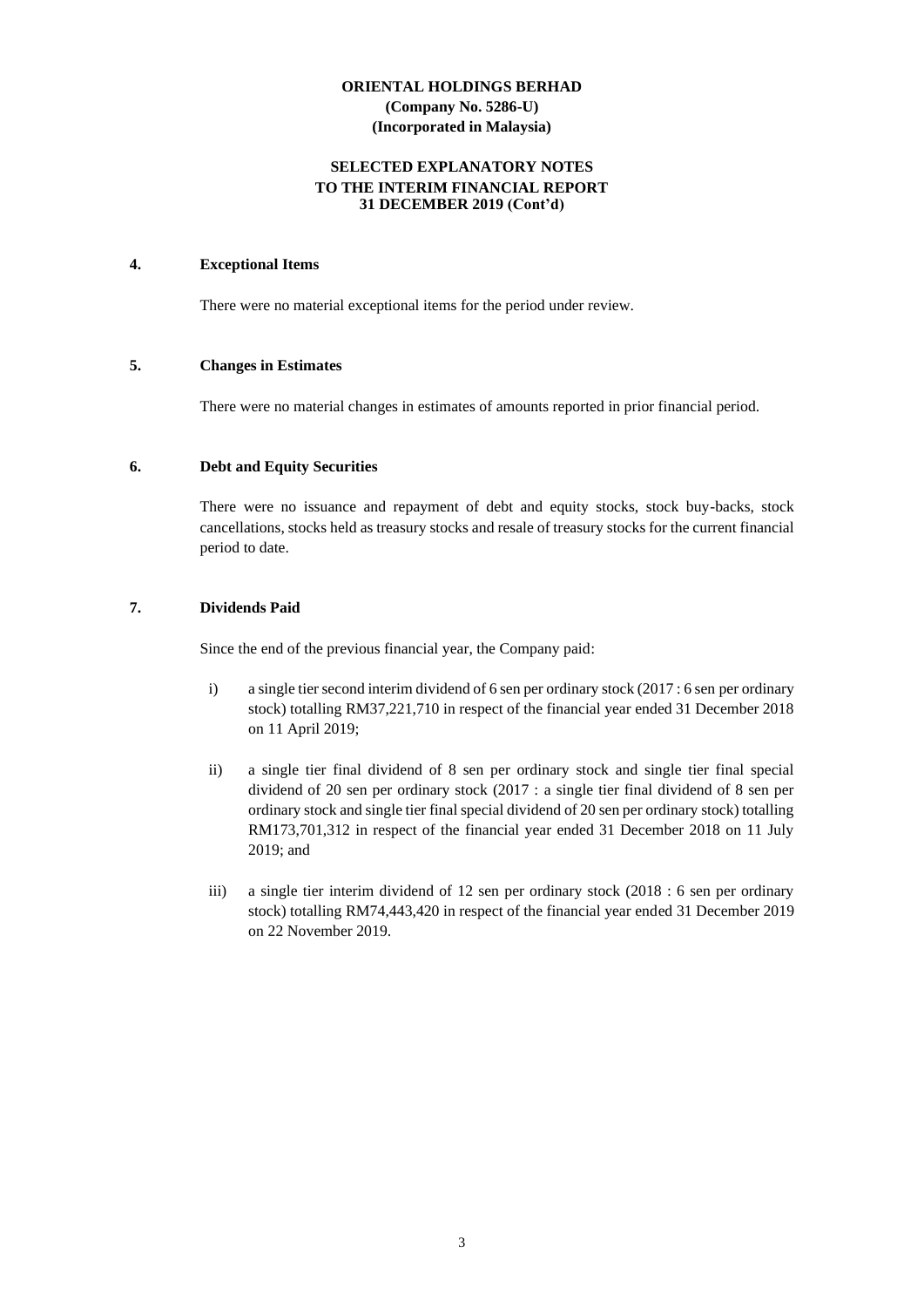# **SELECTED EXPLANATORY NOTES TO THE INTERIM FINANCIAL REPORT 31 DECEMBER 2019 (Cont'd)**

# **8. Segment Revenue and Results**

|                                                          | Automotive<br>and related<br>products<br><b>RM'000</b> | <b>Plastic</b><br>products<br><b>RM'000</b> | <b>Hotels</b> and<br>resorts<br><b>RM'000</b> | <b>Plantation</b><br><b>RM'000</b> | <b>Investment</b><br>holding<br><b>RM'000</b> | <b>Investment</b><br>properties &<br>trading of<br>building<br>material<br>products<br><b>RM'000</b> | <b>Healthcare</b><br><b>RM'000</b> | <b>Total of all</b><br>segments<br><b>RM'000</b> | Reconciliation/<br><b>Elimination</b><br><b>RM'000</b> | <b>Notes</b> | <b>Total per</b><br>consolidated<br>financial<br>statements<br><b>RM'000</b> |
|----------------------------------------------------------|--------------------------------------------------------|---------------------------------------------|-----------------------------------------------|------------------------------------|-----------------------------------------------|------------------------------------------------------------------------------------------------------|------------------------------------|--------------------------------------------------|--------------------------------------------------------|--------------|------------------------------------------------------------------------------|
| 31 December 2019                                         |                                                        |                                             |                                               |                                    |                                               |                                                                                                      |                                    |                                                  |                                                        |              |                                                                              |
| Revenue from external customers<br>Inter-segment revenue | 3,619,908<br>522                                       | 280,668<br>183                              | 312,854<br>332                                | 506,664                            | 45,362<br>10,696                              | 322,239<br>55                                                                                        | 73,516                             | 5,161,211<br>11,788                              | (11,788)                                               |              | 5,161,211                                                                    |
| Total revenue                                            | 3,620,430                                              | 280,851                                     | 313,186                                       | 506,664                            | 56,058                                        | 322,294                                                                                              | 73,516                             | 5,172,999                                        | (11,788)                                               |              | 5,161,211                                                                    |
| <b>Results</b><br>Segment profit/(loss)                  | 308,662                                                | 8,153                                       | 53,569                                        | 65,498                             | 24,783                                        | (17,680)                                                                                             | (4,309)                            | 438,676                                          | 15,050                                                 | A            | 453,726                                                                      |
| <b>Assets</b><br>Segment assets                          | 3,511,531                                              | 383,488                                     | 1,072,930                                     | 2,501,412                          | 742,299                                       | 1,144,779                                                                                            | 214,475                            | 9,570,914                                        | 666,206                                                | В            | 10,237,120                                                                   |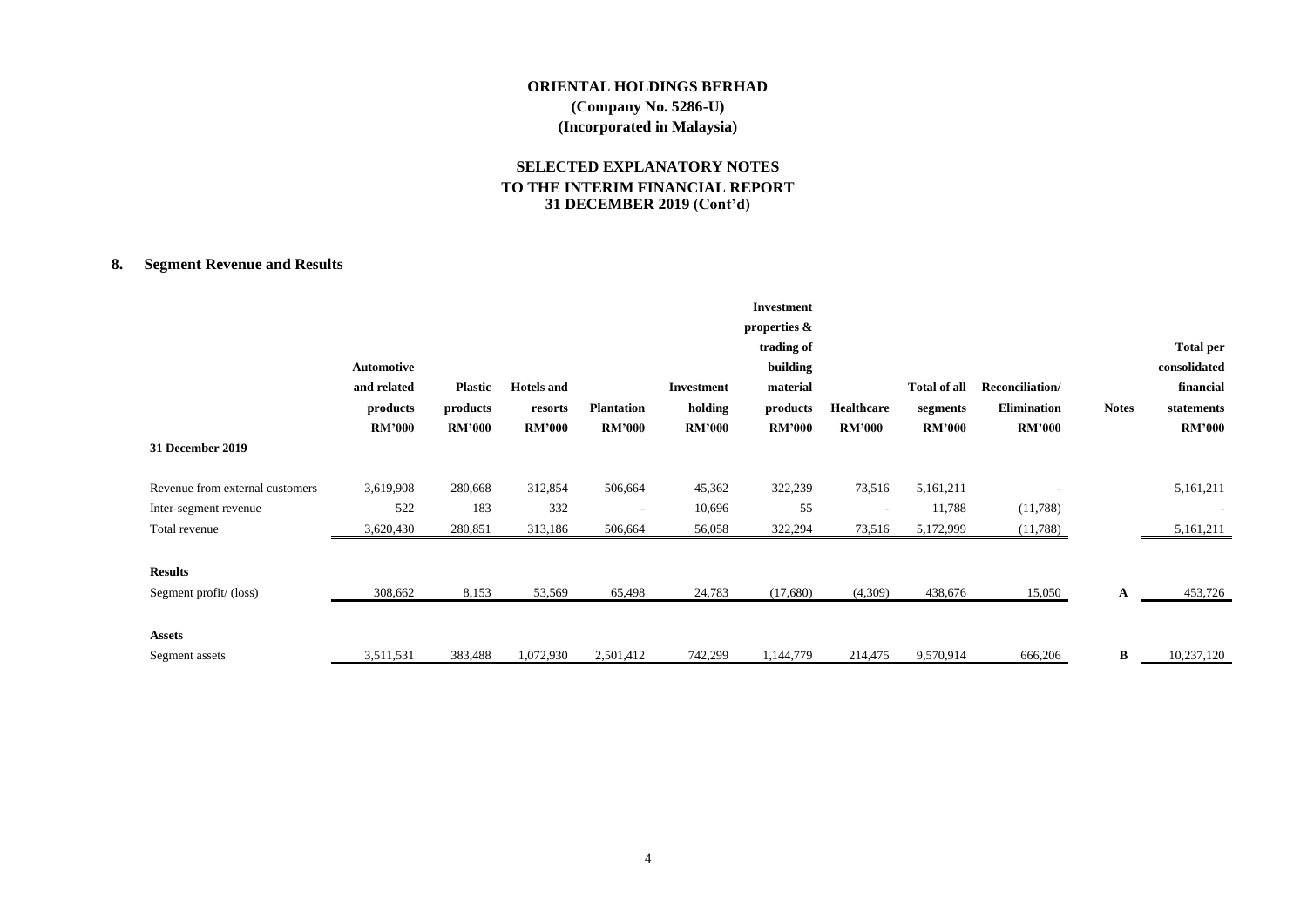## **SELECTED EXPLANATORY NOTES TO THE INTERIM FINANCIAL REPORT 31 DECEMBER 2019 (Cont'd)**

## **8. Segment Revenue and Results (Cont'd)**

- *Notes Nature of adjustments and eliminations to arrive at amounts reported in the consolidated interim financial report*
- A The following items are added to/ (deducted from) segment profit to arrive at "Profit before tax" presented in the condensed consolidated statements of comprehensive income:

|                                | 31 December 2019 |
|--------------------------------|------------------|
|                                | RM'000           |
| Share of results of associates | 43.890           |
| Finance costs                  | (28, 840)        |
|                                | 15.050           |

B The following items are added to segment assets to arrive at total assets reported in the condensed consolidated statement of financial positions:

|                          | 31 December 2019 |
|--------------------------|------------------|
|                          | RM'000           |
| Investment in associates | 602,507          |
| Current tax assets       | 23,071           |
| Deferred tax assets      | 40,628           |
|                          | 666,206          |

# **9. Material Post Balance Sheet Events**

There were no material events subsequent to the end of the period under review which have not been reflected in this interim financial report.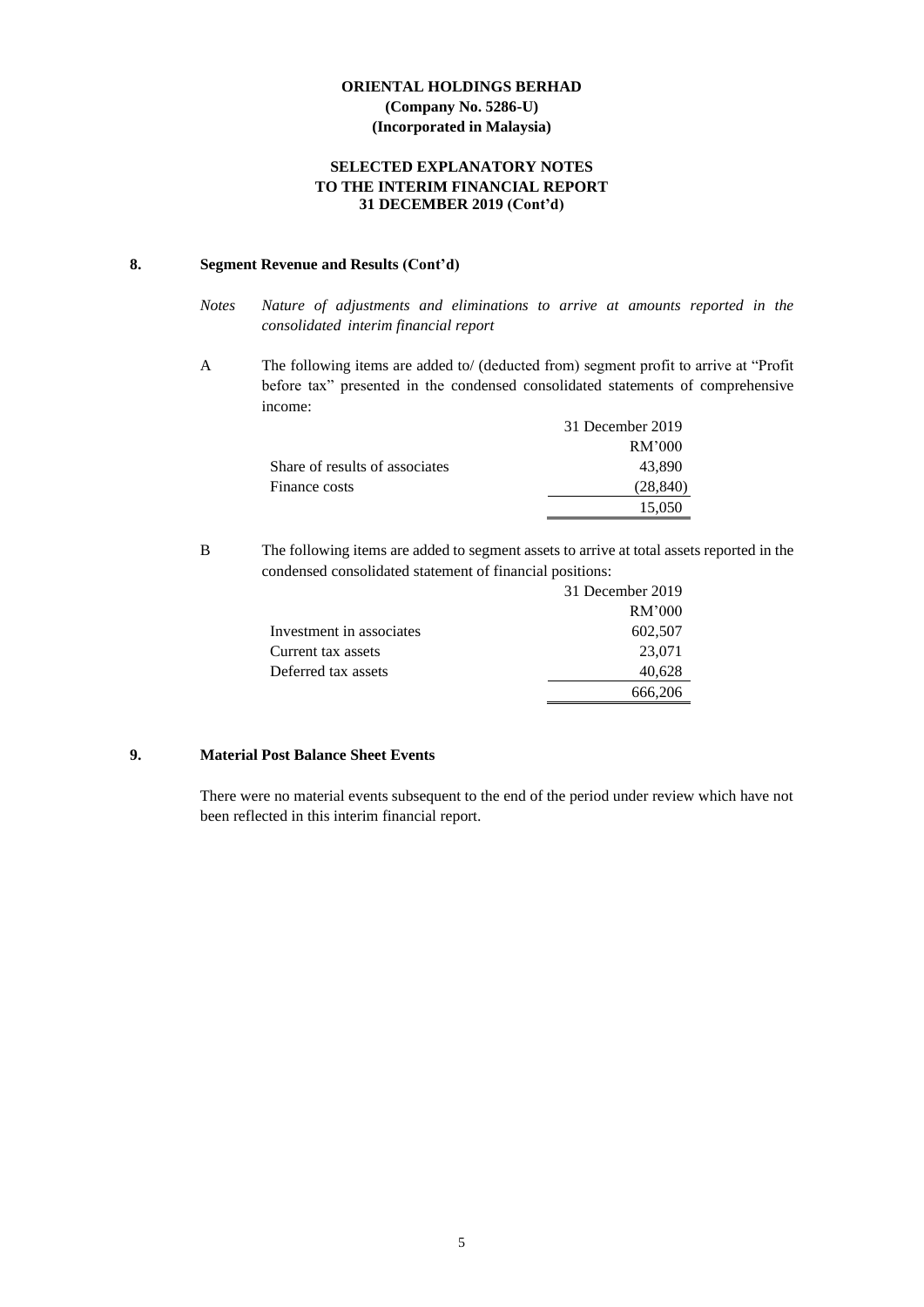#### **SELECTED EXPLANATORY NOTES TO THE INTERIM FINANCIAL REPORT 31 DECEMBER 2019 (Cont'd)**

#### **10. Changes in Group's Composition**

There were no changes in the composition of the Group during the current financial period todate other than the following:-

- (i) Armstrong Component Parts (Vietnam) Co., Ltd ("ACPV"), a wholly-owned subsidiary of Armstrong Auto Parts Sdn Berhad which in turn is 60.26% owned by the Company had on 6 February 2017 submitted the notice of voluntary dissolution and termination of activities to the Vietnamese tax authority. ACPV was involved in the manufacturing of automotive parts before cessation of its business operations in November 2014. The liquidation is still in progress.
- (ii) Armstrong Realty Sdn. Bhd. ("AR"), a wholly-owned subsidiary of Armstrong Auto Parts Sdn. Berhad which, in turn is a 89.65% owned subsidiary of OHB had on 28 September 2018 been placed under members' voluntary winding up proceeding. AR had ceased operations and is dormant since 2008. A final General Meeting was called by liquidator on 31 October 2019 to make final capital distribution. AR has completely dissolved on 7 February 2020 after 3 months from the lodgement of return on 6 November 2019.
- (iii) The Company had on 22 January 2019 incorporated a wholly-owned subsidiary named Star Life Pharma Sdn. Bhd.. The initial issued share capital of Star Life Pharma is one ordinary share at an issue price of RM1 only. The intended principal activity of Star Life Pharma Sdn. Bhd. is to operate as an integrated lifestyle retail pharmacy.
- (iv) The Company through its direct 51% owned subsidiary, Melaka Straits Medical Centre Sdn. Bhd. had on 23 January 2019 incorporated a wholly-owned subsidiary named Star Joy Sdn. Bhd.. The initial issued share capital is one ordinary share at an issue price of RM1 only. The intended principal activity of Star Joy Sdn. Bhd. is to manage and operate transitional care centre(s).
- (v) The Company had on 19 April 2019 incorporated a subsidiary named Selasih OAM Sdn. Bhd., as a wholly-owned subsidiary of Oriental Asia (Mauritius) Pte. Ltd. which, in turn is a wholly-owned subsidiary of Selasih Permata Sdn. Bhd. Selasih Permata Sdn. Bhd. is a 50.5% owned subsidiary of OHB. The initial issued share capital of Selasih OAM Sdn. Bhd. is two ordinary shares at an issue price of RM1 each. The intended principal activity of Selasih OAM Sdn. Bhd. is investment holding.
- (vi) The Company had on 20 June 2019 incorporated a subsidiary named Kah Agency Sdn. Bhd., as a wholly-owned subsidiary of Kah Motor Company Sdn. Berhad. The initial issued share capital is two ordinary share at an issue price of RM1 each. The intended principal activity of Kah Agency Sdn. Bhd. is insurance agent.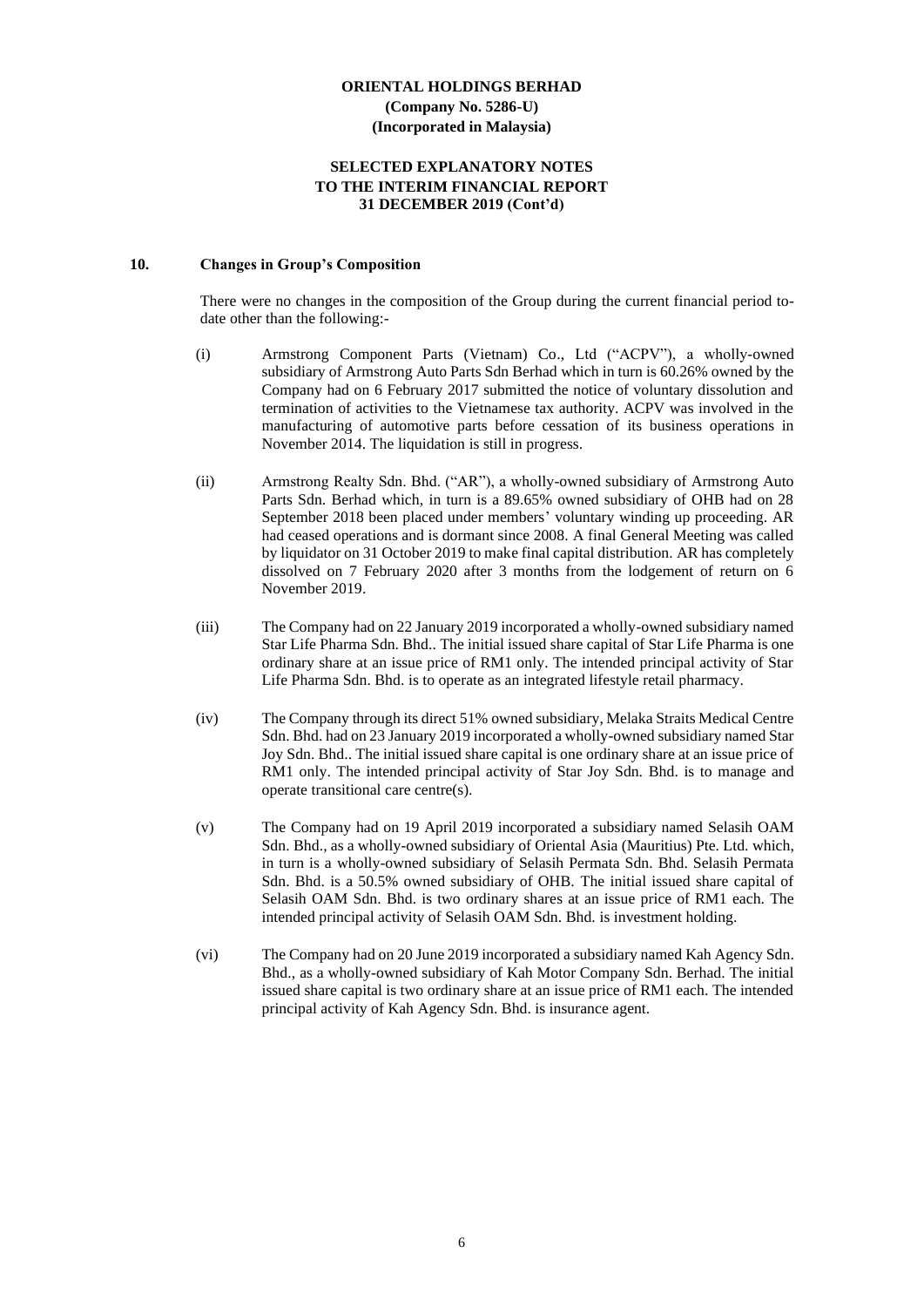### **SELECTED EXPLANATORY NOTES TO THE INTERIM FINANCIAL REPORT 31 DECEMBER 2019 (Cont'd)**

#### **11. Changes in Contingent Liabilities and Assets and Changes in Material Litigations**

There were no contingent liabilities and assets at the end of the reporting period.

Neither the Company nor any of its subsidiaries is engaged in any material litigation, either as plaintiff or defendant and the Directors are not aware of any proceedings pending or threatened, against the Company or any of its subsidiaries or of any facts likely to give rise to any proceedings which might materially affect the position or business of the Company or any of its subsidiaries, financially or otherwise.

#### **12. Review of Group's Performance**

#### *Overall Review*

The Group recorded year to date revenue of RM 5,161.2 million, a decreased of 19.1% or RM 1,219.7 million as compared to RM 6,380.9 million in the corresponding period last year. The decline in revenue was mainly attributable to lower contribution from the automotive segment by RM 1,113.2 million resulted from lower number of cars sold from retail operations. Group's operating profits declined by RM 122.8 million mainly due to decrease in dividend income from investment holding segment.

The Group recorded year to date profit before tax of RM 453.7 million, a 24.0% or RM 143.0 million lower as compared to RM 596.7 million in the corresponding period last year. The lower year to date profit before tax was mainly contributable to lower contribution from automotive and investment holding segments as described below.

#### *Segmental Analysis*

Performance for each operating segment is as follows:-

The revenue from the automotive segment decreased by 23.5% to RM 3,619.9 million and operating profit decreased by 24.8% to RM 308.7 million.

For the retail operations in Singapore, revenue and operating profit decreased by 24.7% and 17.8% respectively mainly from lower number of cars sold in line with lower COE quota issued. For the retail operations in Malaysia, revenue decreased by 22.9% attributable to lower number of cars sold by 29.2% affected by competition from other car brands. Besides, in the corresponding period last year, there was a three months tax holiday which help boost the buying sentiments among customers.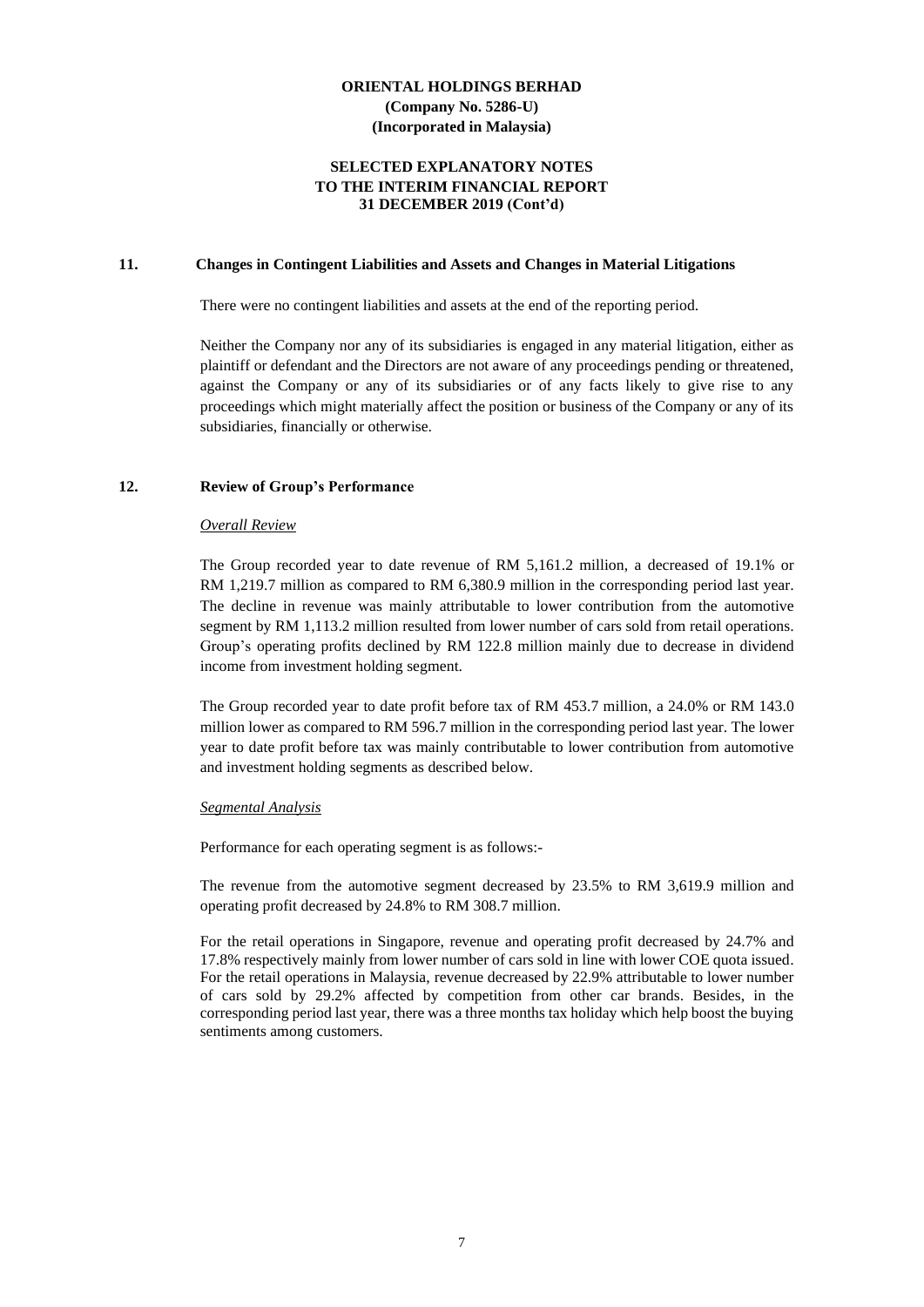### **SELECTED EXPLANATORY NOTES TO THE INTERIM FINANCIAL REPORT 31 DECEMBER 2019 (Cont'd)**

#### **12. Review of Group's Performance (Cont'd)**

The revenue for plantation segment decreased by 17.8% while recorded an operating profit of RM 65.5 million (2018 operating loss : RM 17.3 million). The decline in revenue was impacted by the overall declined in commodities selling prices compared to 2018 (CPO decreased by 4.7% and PK decreased by 33.1%). The segment registered operating profit attributable to unrealised foreign exchange gain of RM 35.4 million in 2019 (2018 unrealised foreign exchange loss : RM 97.3 million) mainly on JPY denominated borrowings.

Plastic segment has shown improvement in both revenue and operating profit in 2019 compared to corresponding period last year. The revenue for the segment increased by 27.3% and operating profit increased by 230.5% attributable to increase in orders from its automotive and electronics products and better cost management.

Hotels and resorts segment revenue remained constant while operating profit decreased by 10.4%. The decline in operating profit was impacted by oversupply of new hotels and serviced apartments nearby and increased in selling & marketing expenses due to increase in staffing and energy expenses.

The revenue and operating profit for investment holding segment decreased by 61.6% and 76.9% respectively. The decline in operating profit mainly due to lower dividend income received and higher unrealised foreign exchange loss of RM 6.3 million (2018 : RM 3.6 million) mainly on JPY denominated borrowings.

The revenue for investment properties and trading of building material products segment increased slightly by 4.7% while recorded operating loss of RM 17.7 million (2018 operating profit : RM 6.2 million) mainly due to provision for impairment loss of investment property in overseas and higher operating expenses due to land tax assessment from Australia's properties.

Slight improvement in healthcare segment's revenue by 7.5% while still operating at loss of RM 4.3 million (2018 : RM 7.3 million) due to high fixed operating cost since its commencement in January 2015.

## **13. Material Change in Profit/ Loss Before Taxation ("PBT"/ "LBT") reported as compared with the immediate preceding quarter**

#### *Overall Review*

The Group's revenue for the fourth quarter of 2019 was RM 1,099.6 million, a decreased of RM 164.2 million or 13.0% from RM 1,263.8 million in Q3FY19, mainly due to lower contribution from automotive segment attributable to lower number of cars sold especially for the retail operations in Singapore. Decrease in the Group's operating profits by RM 4.2 million (Q4FY19 : RM 119.3 million; Q3FY19 : RM 123.5 million) was mainly due to provision for impairment loss of investment property in overseas of RM 16.0 million and impairment of bearer plants of RM 28.2 million off set with unrealised foreign exchange gain in Q4FY19 of RM 43.4 million (Q3FY19 : RM 7.3 million) mainly from JPY denominated borrowings.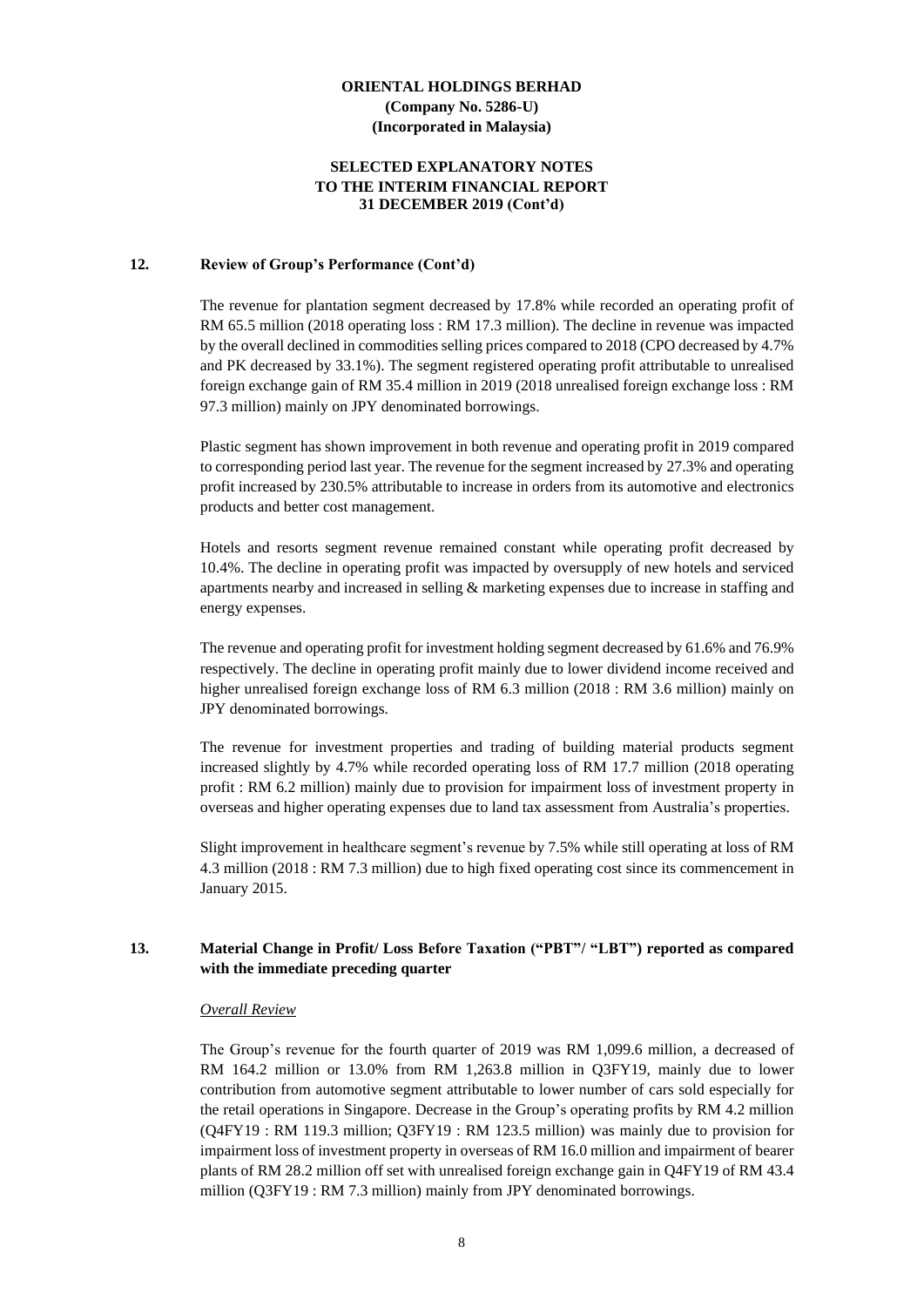### **SELECTED EXPLANATORY NOTES TO THE INTERIM FINANCIAL REPORT 31 DECEMBER 2019 (Cont'd)**

#### **13. Material Change in Profit/ Loss Before Taxation ("PBT"/ "LBT") reported as compared with the immediate preceding quarter (Cont'd)**

The Group's profit before tax for Q4FY19 decreased from RM 131.6 million in Q3FY19 to RM 115.6 million. The lower profit before tax was mainly due to decrease in performance from automotive segment.

#### *Segmental Analysis*

Performances of each operating segment as compared to the immediate preceding quarter are as follows:-

Revenue from automotive segment decreased by 25.3% to RM 672.7 million and operating profit declined to RM 49.1 million (Q3FY19 : RM 74.7 million). Lower revenue and operating profit were due to lower number of cars sold especially from retail operations in Singapore in line with lower COE issued. The segment incurred higher unrealised foreign exchange loss of RM 3.4 million in Q4FY19 (Q3FY19 unrealised foreign exchange gain : RM 3.5 million) mainly from its advances to subsidiaries.

Revenue from plantation segment increased by 27.7% (Q4FY19 : RM 146.6 million ; Q3FY19 : RM 114.8 million) and operating profit was RM 47.2 million in Q4FY19 (Q3FY19 operating profit : RM 27.5 million). The rise in revenue was resulted by higher CPO sales volume by 18.4% and CPO and PK selling price increased by 12.7% and 6.8% respectively. The segment's operating profit was attributable to favourable unrealised foreign exchange gain of RM 39.0 million (Q3FY19 : RM 0.3 million) on JPY denominated borrowings set off by impairment of bearer plants of RM 28.2 million.

Revenue for plastic segment increased by 6.5% to RM 74.4 million (Q3FY19 : RM 69.8 million), while operating profit decreased by 37.7% to RM 2.0 million (Q3FY19: RM 3.2 million). Plastic segment has been operating under competitive environment with marginal profit, while lower operating profit was due to higher operating expenses on its engineering support to improve its operations.

Revenue for hotels and resorts segment increased by 8.1% (Q3FY19 : RM 83.9 million; Q3FY19 : RM 77.6 million) and operating profit increased by 36.5% (Q4FY19 : RM 18.1 million; Q3FY19 : RM 13.3 million) mainly attributable to increase in hotels' average occupancy rate and average room rate mainly from Australia operation due to holiday season.

Revenue for investment holding segment increased by 591.0% to RM 25.5 million (Q3FY19 : RM 3.7 million), and recorded an operating profit of RM 17.0 million (Q3FY19 : RM 9.1 million). Higher revenue and operating profit was due to higher dividend income received from other investments by 1,329.1%.

Revenue for investment properties and trading of building material products segment increased by 35.8% to RM 96.7 million (Q3FY19 : RM 71.2 million), while recorded an operating loss of RM 13.9 million (Q3FY19 : RM 3.8 million) mainly due to provision for impairment loss of investment property in overseas.

Healthcare segment remained operating at loss of RM 0.3 million (Q3FY19 : RM 0.5 million) while recorded lower number of patients by 4.8%.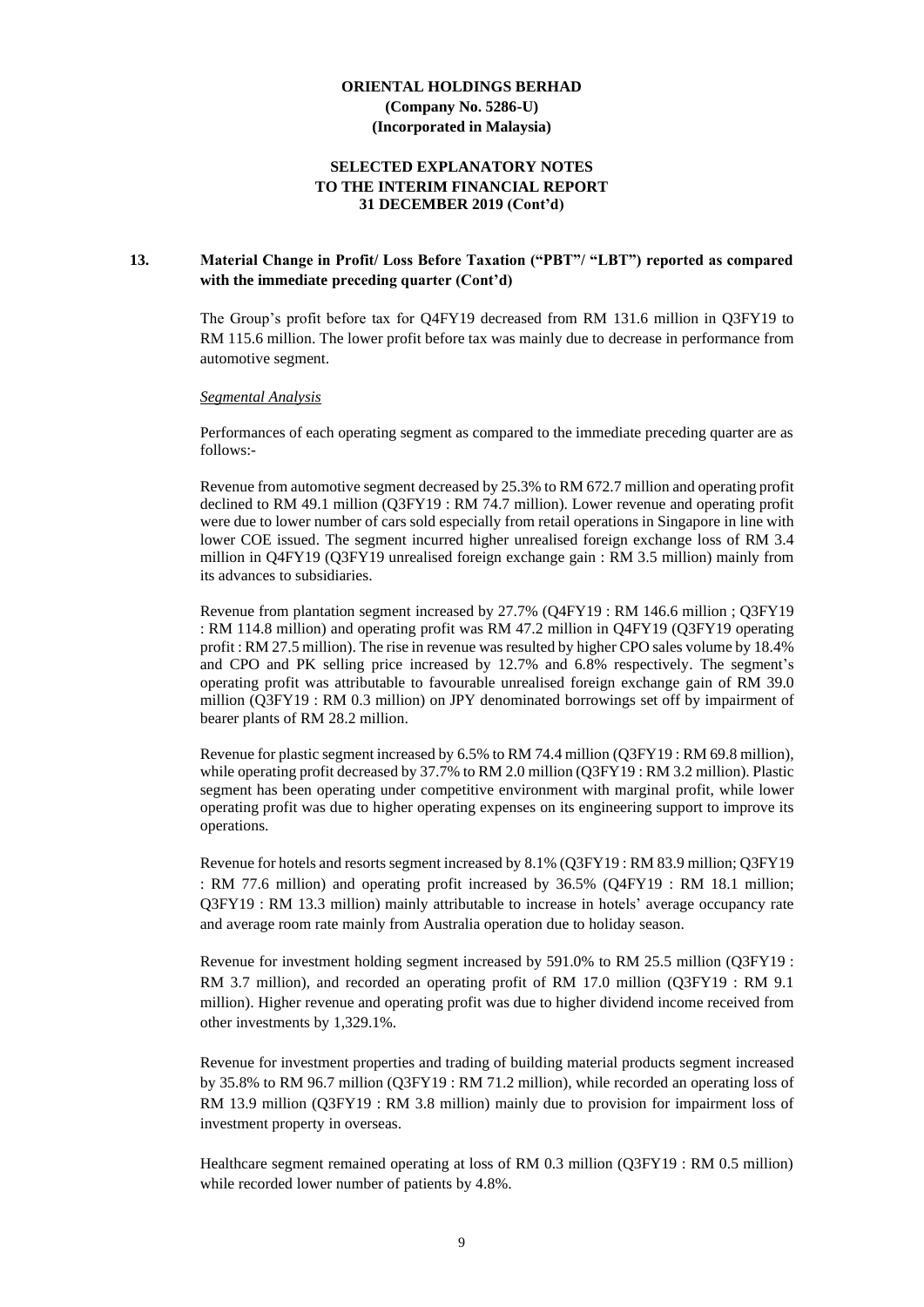### **SELECTED EXPLANATORY NOTES TO THE INTERIM FINANCIAL REPORT 31 DECEMBER 2019 (Cont'd)**

#### **14. Current Year Prospects**

The automotive segment will continue to contribute to the Group's performance under very competitive market conditions with strong and aggressive promotional campaigns by car companies that are keen to grow their market shares. The automotive segment will continue to expand and upgrade its showrooms and service centres.

The plastic segment continues to face stiff competition environment from the local industry players. Limited growth in the automotive industry in Malaysia with upcoming new models at smaller volume has impacted the segment's performance. The management will continue to exercise cost control, productivity improvement and source for new business ventures to improve the performance of the segment.

The plantation segment will continue to take necessary steps to ensure that all the estates and mills remain efficient and competitive. The forex exposure of the JPY loans are closely monitored and the loans are backed by fixed deposits pledged to banks. The segment's fourth oil mill in South Sumatra, Indonesia is expected to commence milling operations in quarter 2 2020, hence will further enhance the segment earnings in year 2020.

The hotels and resorts segment will optimise the utilisation of its existing assets and improve operational execution through various organic measures.

The investment properties segment continues to reclaim the remaining 140 acres of land in Melaka and has completed the construction of mixed use service apartments and commercial space in Australia ahead of schedule, having obtained its Notice of Practical Completion and Occupation Permit on 9 April 2019. The commencement of business operation for its serviced apartments and retail outlet are in August 2019 and January 2020 respectively.

Healthcare segment will continue to focus on enhancing brand awareness and positioning the hospital for sustainable growth. The hospital is expected to generate profit by year 2020. As part of Group's strategic plan to expand its presence in the healthcare industry, the segment has set up transitional care centre incorporating elderly living facilities which has been delayed for fulfilment of MOH requirement and expected to be in operation by end of 2020.

While the overall market climate is one of cautious optimism, with the recent COVID-19 outbreak in China, the Board is of the view that the Group's performance for the year 2020 will be challenging.

#### **15. Variance of Actual Profit from Forecast Profit/Profit Guarantee**

Not Applicable.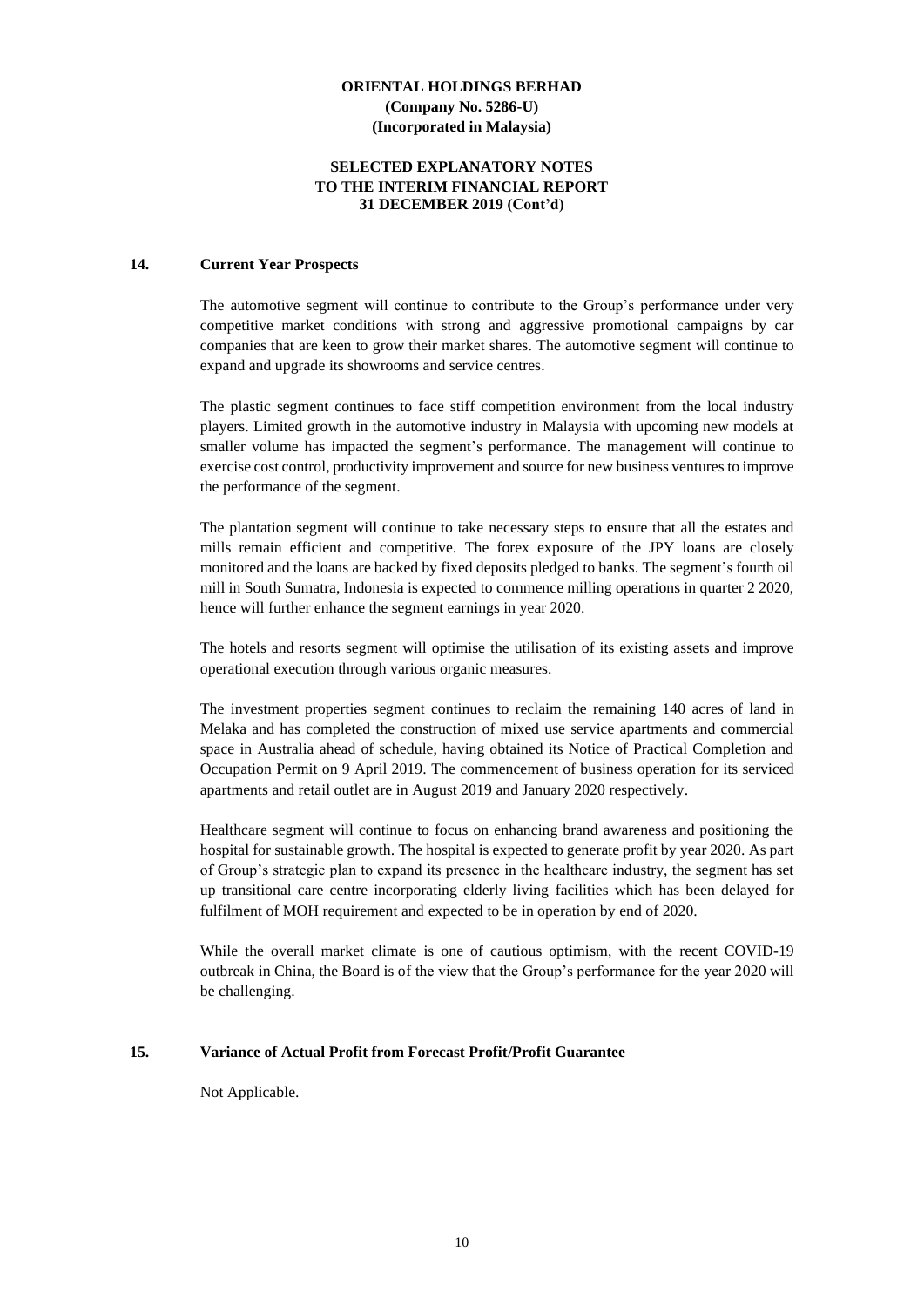## **SELECTED EXPLANATORY NOTES TO THE INTERIM FINANCIAL REPORT 31 DECEMBER 2019 (Cont'd)**

# **16. Taxation**

|                                                  | <b>Individual Quarter</b> |               | <b>Cumulative Quarter</b> |               |  |
|--------------------------------------------------|---------------------------|---------------|---------------------------|---------------|--|
|                                                  | Current                   | Preceding     | Current                   | Preceding     |  |
|                                                  | Year                      | Year          | Year                      | Year          |  |
|                                                  | Quarter                   | Quarter       | To date                   | To date       |  |
|                                                  | 31 Dec 19                 | 31 Dec 18     | 31 Dec 19                 | 31 Dec 18     |  |
|                                                  | <b>RM'000</b>             | <b>RM'000</b> | <b>RM'000</b>             | <b>RM'000</b> |  |
|                                                  | (Unaudited)               | (Unaudited)   | (Unaudited)               | (Audited)     |  |
| Current taxation                                 |                           |               |                           |               |  |
| Malaysian taxation                               |                           |               |                           |               |  |
| - Based on profit for                            |                           |               |                           |               |  |
| the period                                       | 7,840                     | 7,442         | 16,555                    | 17,548        |  |
| - (Over)/Under                                   |                           |               |                           |               |  |
| provision in                                     |                           |               |                           |               |  |
| respect of prior                                 |                           |               |                           |               |  |
| period                                           | (217)                     | (575)         | 10,484                    | (1,004)       |  |
|                                                  | 7,623                     | 6,867         | 27,039                    | 16,544        |  |
| Foreign taxation                                 |                           |               |                           |               |  |
| - Based on profit for                            |                           |               |                           |               |  |
| the period                                       | 26,614                    | 13,701        | 81,425                    | 89,649        |  |
|                                                  | 34,237                    | 20,568        | 108,464                   | 106,193       |  |
| Deferred taxation                                |                           |               |                           |               |  |
| Current period                                   | (8, 762)                  | 4,112         | (6, 284)                  | 6,471         |  |
| Under provision in<br>respect of prior<br>period |                           |               |                           |               |  |
|                                                  | 3,395                     | 9,223         | 3,286                     | 9,825         |  |
|                                                  | (5,367)                   | 13,335        | (2,998)                   | 16,296        |  |
|                                                  | 28,870                    | 33,903        | 105,466                   | 122,489       |  |

# **17. Status of Corporate Proposals**

There were no corporate proposals that have been announced by the Company but not completed at the date of this announcement except for the Stock Buy-Back which was approved by the stockholders at the Annual General Meeting on 12 June 2019 for the buy-back of up to 10% or up to 62,039,363 ordinary stocks. There were no stocks buy-back for the period to date.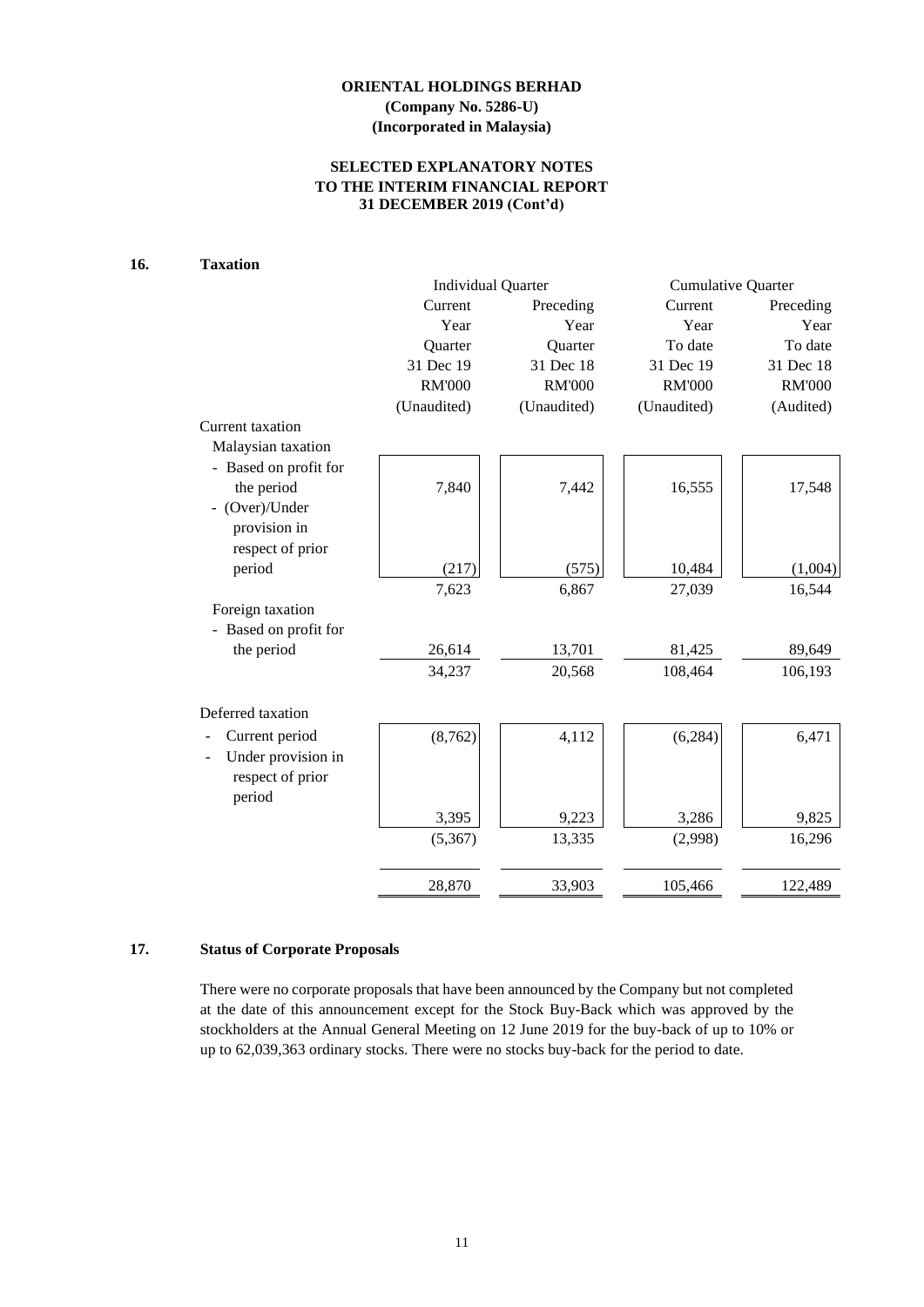## **SELECTED EXPLANATORY NOTES TO THE INTERIM FINANCIAL REPORT 31 DECEMBER 2019 (Cont'd)**

# **18. Group Borrowings**

|                                                                    |                                           |                         | Borrowings denominated in               |                                                          |                                                           |
|--------------------------------------------------------------------|-------------------------------------------|-------------------------|-----------------------------------------|----------------------------------------------------------|-----------------------------------------------------------|
|                                                                    | <b>Interest</b>                           | <b>Ringgit</b>          | ← Foreign Currencies                    |                                                          |                                                           |
| <b>Short Term</b>                                                  | rate %                                    | <b>RM'000</b><br>I      | <b>Source</b><br><b>Currency</b>        | <b>RM</b><br>Equivalent<br><b>RM'000</b><br>$\mathbf{I}$ | <b>Total</b><br><b>RM'000</b><br>$\mathbf{I}+\mathbf{II}$ |
| Hire purchase liabilities                                          | $2.0 - 2.5$                               | 201                     |                                         |                                                          | 201                                                       |
| Borrowings – secured<br>-Revolving credit                          | $4.7 - 5.1$<br>$0.9 - 1.4$<br>$3.5 - 3.9$ | 4,000<br>$\overline{a}$ | JPY 30.830 billion<br>SGD 0.065 billion | 1,163,620<br>196,460<br>1,360,080                        | 4,000<br>1,163,620<br>196,460<br>1,364,080                |
| -Term loans - secured                                              | 3.2                                       |                         | SGD 0.001 billion                       | 1,782                                                    | 1,782                                                     |
| -Bank overdraft                                                    | 8.7                                       | 99                      |                                         |                                                          | 99                                                        |
| Borrowings - unsecured<br>-Bankers acceptance<br>-Revolving credit | $3.8 - 4.1$<br>$0.9 - 1.4$                | 24,547                  | JPY 16.515 billion                      | 623,050                                                  | 24,547<br>623,050                                         |
|                                                                    |                                           | 28,847                  |                                         | 1,984,912                                                | 2,013,759                                                 |
| <b>Long Term</b>                                                   |                                           |                         |                                         |                                                          |                                                           |
| Hire purchase liabilities                                          | $2.0 - 2.5$                               | 933                     |                                         |                                                          | 933                                                       |
| Term loans - secured                                               | 3.2                                       |                         | SGD 0.013 billion                       | 41,244                                                   | 41,244                                                    |
|                                                                    |                                           | 933                     |                                         | 41,244                                                   | 42,177                                                    |
| <b>Total Borrowings</b>                                            |                                           | 29,780                  |                                         | 2,026,156                                                | 2,055,936                                                 |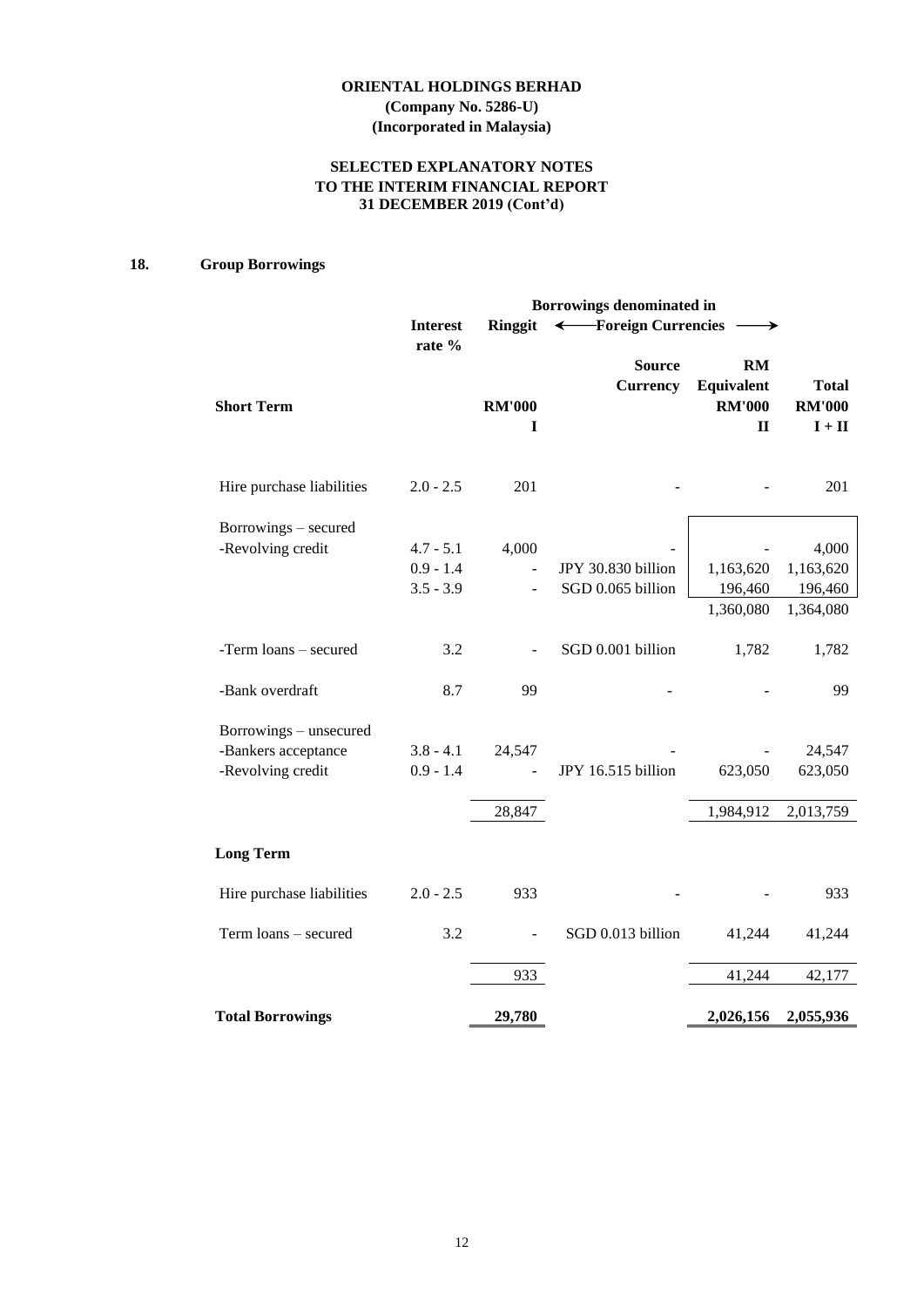## **SELECTED EXPLANATORY NOTES TO THE INTERIM FINANCIAL REPORT 31 DECEMBER 2019 (Cont'd)**

## **19. Trade receivables**

The ageing analysis of trade receivables (included under trade and other receivables category) as at 31 December 2019 is as follows:

|                             | <b>RM'000</b> | $\frac{6}{9}$ |
|-----------------------------|---------------|---------------|
| Not past due                | 228,502       | 86.8          |
| Past due less than 3 months | 28,390        | 10.8          |
| Past due 3-6 months         | 4,304         | 1.6           |
| Past due 6-12 months        | 736           | 0.3           |
| Past due more than 1 year   | 1.423         | 0.5           |
|                             | 263,355       | 100.0         |

The Group did not impair the past due trade receivables but monitor these receivables closely. No bad and past due debts are anticipated that could materially affect the financial results and financial position of the Group as a whole.

## **20. Changes in Material Litigations**

Not applicable.

#### **21. Dividend Proposed**

No dividend has been proposed for the current quarter.